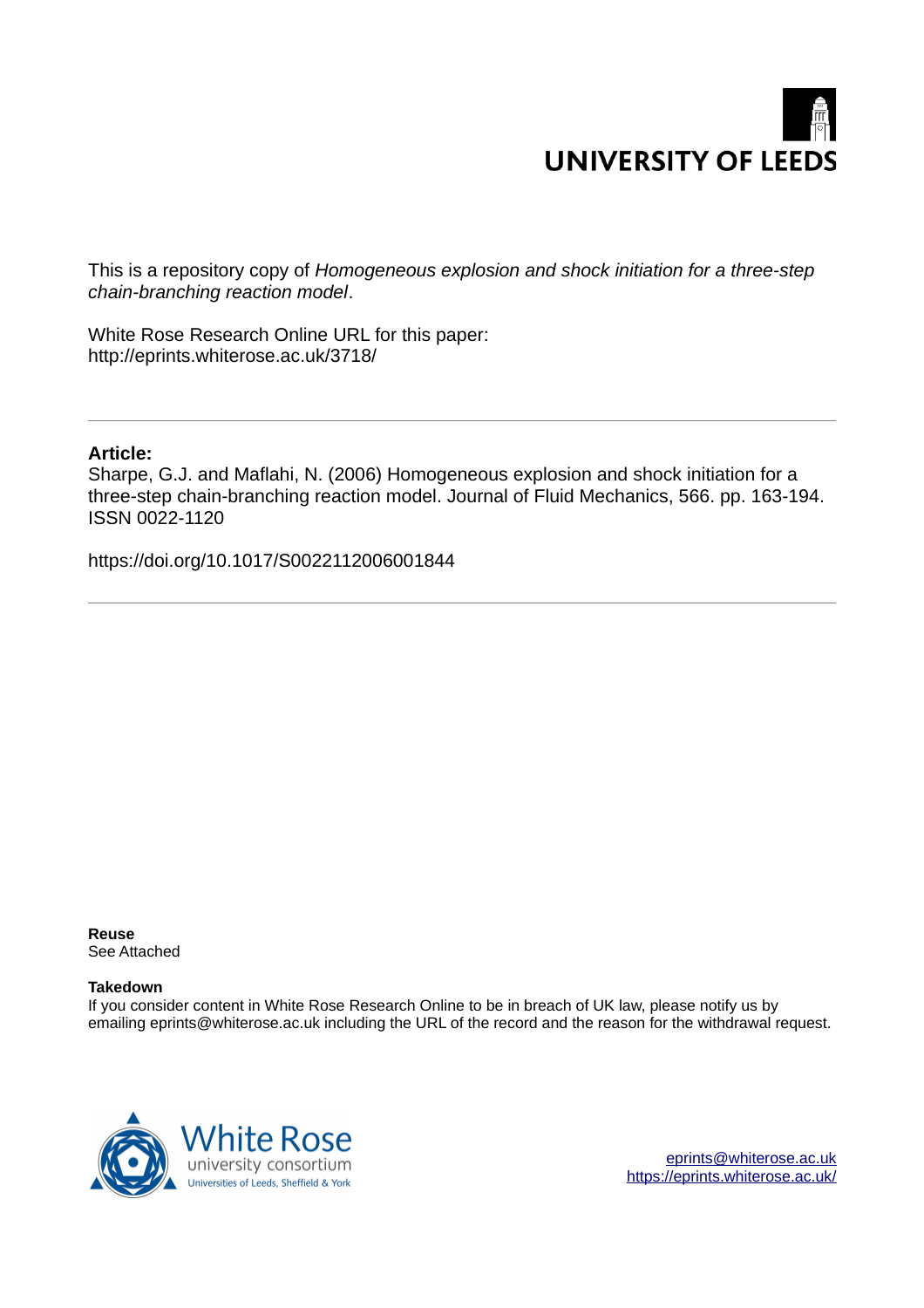# Homogeneous explosion and shock initiation for a three-step chain-branching reaction model

# By GARY J. SHARPE<sup>1</sup> AND NABEIL MAFLAHI<sup>2</sup>

<sup>1</sup>School of Mechanical Engineering, University of Leeds, Leeds, LS2 9JT, UK <sup>2</sup>School of Computing and Information Technology, University of Wolverhampton, Wolverhampton, WV1 1SB, UK

(Received 30 August 2005 and in revised form 3 April 2006)

The role of chain-branching cross-over temperatures in shock-induced ignition of reactive materials is studied by numerical simulation, using a three-step chainbranching reaction model. In order to provide insight into shock initiation, the simpler problem of a spatially homogeneous explosion is first considered. It is shown that for ratios of the cross-over temperature to the initial temperature,  $T_B$ , sufficiently less than unity, the homogeneous explosion can be quantitatively described by a widely used two-step model, while for  $T_B$  sufficiently above unity the homogeneous explosion can be effectively described by the standard one-step model. From the matchings between these homogeneous-explosion solutions, the parameters of the reduced models are identified in terms of those of the three-step model. When  $T_B$  is close to unity, all the reactions of the three-step model have a leading role, and hence in this case the model cannot be reduced further. In the case of shock initiation, for  $T_B$  (which is now the ratio of the cross-over temperature to the initial shock temperature) sufficiently below unity, the three-step solutions are qualitatively described by those of the matched two-step model, but there are quantitative differences due to the assumption in the reduced model that a purely chain-branching explosion occurs instantaneously. For  $T_B$  sufficiently above unity, the matched one-step model is found to effectively describe the way in which the heat release and fluid dynamics couple. For  $T_B$  close to unity, the competition between chain branching and chain termination is important from the outset. In these cases the speed at which the forward moving explosion wave that emerges from the piston is sensitive to  $T_B$ , and changes from supersonic to subsonic for a value of  $T_B$  just below unity.

#### 1. Introduction

An important issue from the perspective of safety (storage and handling) of fuels and explosives is how they respond to shock waves, e.g. how a shock may transition into a detonation wave. In gases, the initiating shock may be produced by driving a piston into the fuel or equivalently by the reflection of a weak shock from a confining wall (Meyer & Oppenheim 1971). In shock initiation experiments on liquid and solid explosives, the shock is produced by a flier plate which is fired at high velocity into the explosive from a gas gun (e.g. Gustavsen et al. 2002; Sheffield, Engelke & Alcon 1989).

The majority of work on the theory of shock initiation has employed a standard onestep Arrhenius reaction model (Sharpe & Short 2004; Short & Dold 2002; Nikiforakis & Clarke 1996; Singh & Clarke 1992; Blythe & Crighton 1989; Kapila & Dold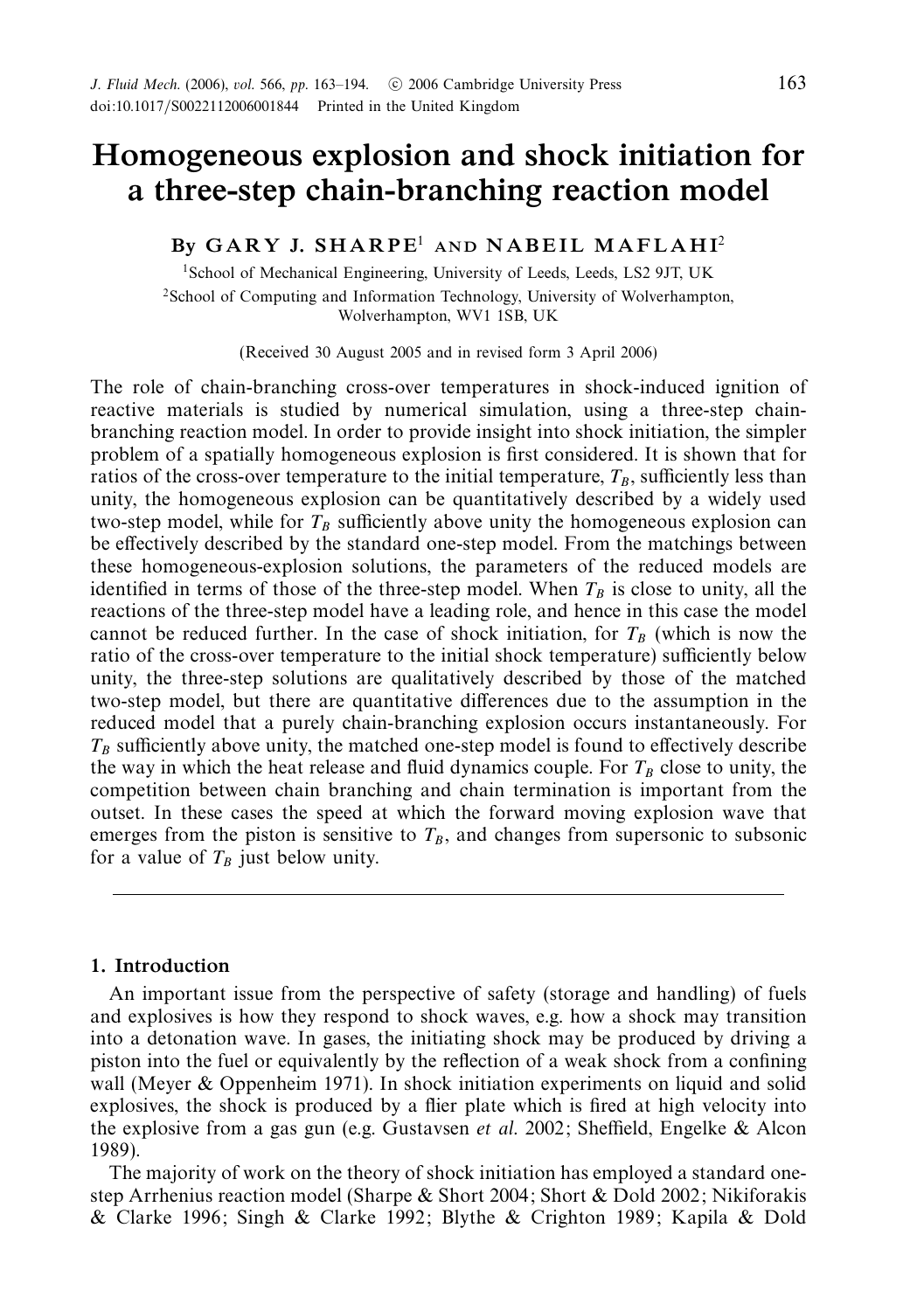1989; Jackson & Kapila 1985). For this model, the shock-to-detonation transition mechanisms are well understood from these analytical and numerical studies. The evolution begins with an induction stage, during which the shocked material remains close to the initial state but evolves due to a small amount of heat release. This induction stage is then followed by a thermal runaway event at the piston, which signals that the material there subsequently burns rapidly to complete reaction. This thermal runaway event is just the first in a sequence of local explosions, since the induction stage evolution sets up a gradient in induction times due to the passage of the shock. The point of thermal runaway hence moves away from the piston face as each particle explodes in turn. A thin explosion zone thus subsequently propagates away from the piston. This reaction wave consists of part of a quasi-steady weak detonation (a shockless wave which is supersonic throughout in its own rest frame), possibly followed by an unsteady region and a quasi-steady subsonic fast flame. As the activation energy increases, the weak detonation part of the reaction wave grows, and in the high-activation-energy asymptotic limit, it consists entirely of the weak detonation. The wave has an initially infinite speed but decelerates very rapidly. Once it reaches the Chapman–Jouguet (CJ) speed, a sonic point appears at the rear of the weak detonation. This results in a secondary shock forming, which subsequently accelerates and propagates rapidly through the remaining part of the weak detonation ahead, transforming it into a strong detonation. As the activation energy is increased, the point where secondary shock and subsequent strong detonation appear rapidly moves closer to the piston. In the high-activation-energy limit they appear extremely close to the piston.

Although the one-step model shock-initiation picture is complete, such a model cannot properly describe how the heat is released in many real explosives, in which the chemistry is governed by chain-branching reactions. The chemistry in these fuels typically gives reaction histories consisting of a definite induction stage followed by a main reaction stage in which the majority of heat is released. The ratio of the time or length scales of these two stages depends both on the fuel and on the initial conditions. The one-step model cannot reproduce such reaction structures, except when the main reaction zone is exponentially short in comparison to the induction stage. Importantly, it has been shown that the evolution process can depend qualitatively on the reaction zone structure and hence the choice of reaction model (Sharpe 2002).

For simple chain-branching models, early time analyses (Sharpe 2002; Dold & Kapila 1991) show that, after an induction time, a chain-branched runaway occurs at the piston. The thin chain-branching explosion region subsequently propagates away from the piston at subsonic speeds, compared to the supersonic thermal runaway wave in the one-step model. The result is that, when chain-branching dominates in the explosion region, the shock initiation evolution never involves supersonic weak detonations which are the main feature in the one-step case. Sharpe (2002) then investigated the complete evolution using a very simple two-step chain-branching chemistry model, which consists of a thermally neutral induction time step followed by a state-insensitive exothermic main heat release stage. Sharpe (2002) found that, subsequent to the chain-branching explosion at the piston, the solution consists of three regions, which are, as one moves back from the shock to the piston: (i) an undisturbed induction region, (ii) an unsteady, disturbed induction region, which terminates with the instantaneous chain-branching explosion, and (iii) a subsonic fast-flame main reaction wave.

The subsequent evolution of this three-stage structure depends sensitively on the ratio of the main reaction time to the initial induction time (Sharpe 2002). For rapid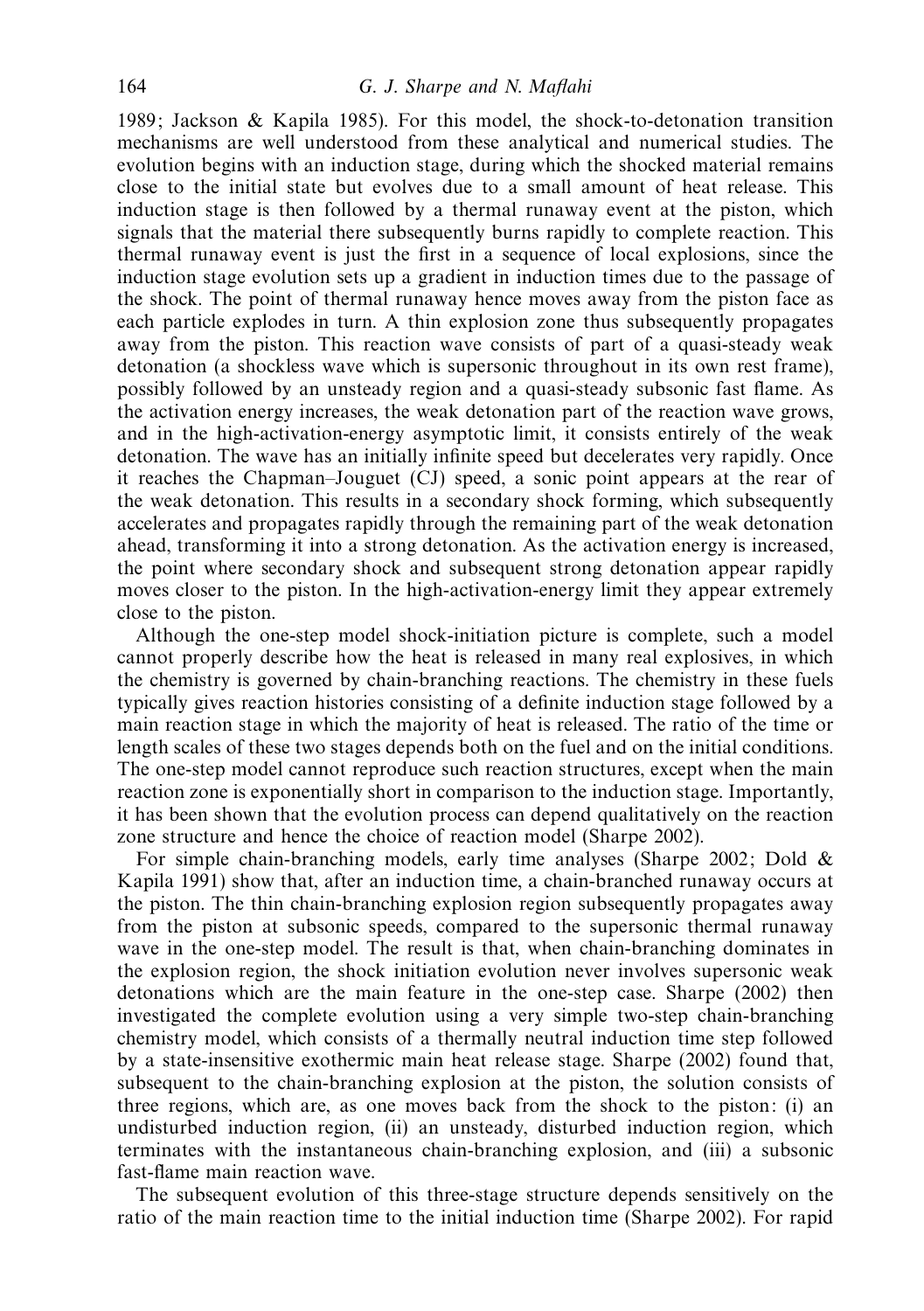main reaction stage times, a secondary shock forms at the head of the disturbed induction zone region, very quickly and near the piston. This shock then rapidly amplifies, coupling with the fast-flame reaction zone behind it, to form a strong detonation. For more moderate main reaction times (comparable with the initial induction time), a secondary shock forms later and further from the piston. While this secondary shock is still amplified by the following exothermic reactions, it may not have time to reach a fully developed detonation before the secondary shock collides with the leading shock. For long main reaction times, no secondary shock forms and instead the reaction zone couples directly with the leading shock, so that the growth occurs smoothly and principally at or just behind the shock.

In this paper, shock initiation is investigated using a more realistic three-step chain-branching chemistry model. This is the simplest model that contains all the main features of chain-branching chemistry, including the concept of cross-over temperatures (which the two-step model lacks). The three-step model has been used in several studies of ignition and detonation problems (Blythe, Kapila & Short 2005; Maflahi 2004, 2005; Short & Sharpe 2005; Ng & Lee 2003; Short, Kapila & Quirk 1999; Short & Quirk 1997; Dold & Kapila 1991). The main purpose of this paper is to determine if and how the solutions obtained using the three-step model differ from those using the simpler one-step and two-step models, and to examine the role of the chain-branching cross-over temperature in shock-induced ignition.

Previous studies have also shown that, for a given chemistry model, the solutions of the simpler homogeneous (constant-volume) explosion problem provide a number of predictions and fundamental insights into the shock initiation problem. Hence we also consider the homogeneous explosion for the three-step model in order to provide understanding of the dependence of shock initiation on the chain-branching crossover temperature. Furthermore, our homogeneous explosion study also shows how the asymptotic results given in Blythe *et al.* (2005) and Maflahi (2004, 2005) for the three-step model can be used to directly relate the model parameters to those of one- or two-step models, at least within particular regimes of the value of the chain-branching cross-over temperature.

The plan of the paper is as follows: the three-step model is summarized in  $\S$ 2; homogeneous explosions are considered in  $\S 3$ ; shock-initiation results are given in § 4; § 5 contains the conclusions.

#### 2. The three-step reaction model

Here we briefly summarize the three-step kinetics model which is described in detail in Short & Quirk (1997). The three reaction stages are as follows: (i) a chain-initiation step, in which fuel, F, is converted slowly into free radicals, Y, at a rate of reaction  $R_1$ ; (ii) a chain-branching step in which the radicals combine with fuel to produce more radicals, F+Y→2Y, at a rate  $R_B$ ; (iii) a chain-termination or recombination step in which the radicals are converted into reaction products, P, at rate  $R<sub>C</sub>$ . The reaction rates are assumed to be of Arrhenius form,

$$
R_I = k_I f \exp\left(-\frac{\theta_I}{T}\right), \quad R_B = k_B f y \rho \exp\left(-\frac{\theta_B}{T}\right), \quad R_C = k_C y \exp\left(-\frac{\theta_C}{T}\right), \quad (2.1)
$$

where  $k_I$ ,  $k_B$  and  $k_C$  are the chain-initiation, -branching and -termination rate constants, respectively,  $\theta_I$ ,  $\theta_B$  and  $\theta_C$  are the activation energies, T is the temperature,  $\rho$  the density and f and y the fuel and radical mass fractions respectively (the mass fraction of products, z, is then given by conservation of mass as  $z = 1 - f - y$ .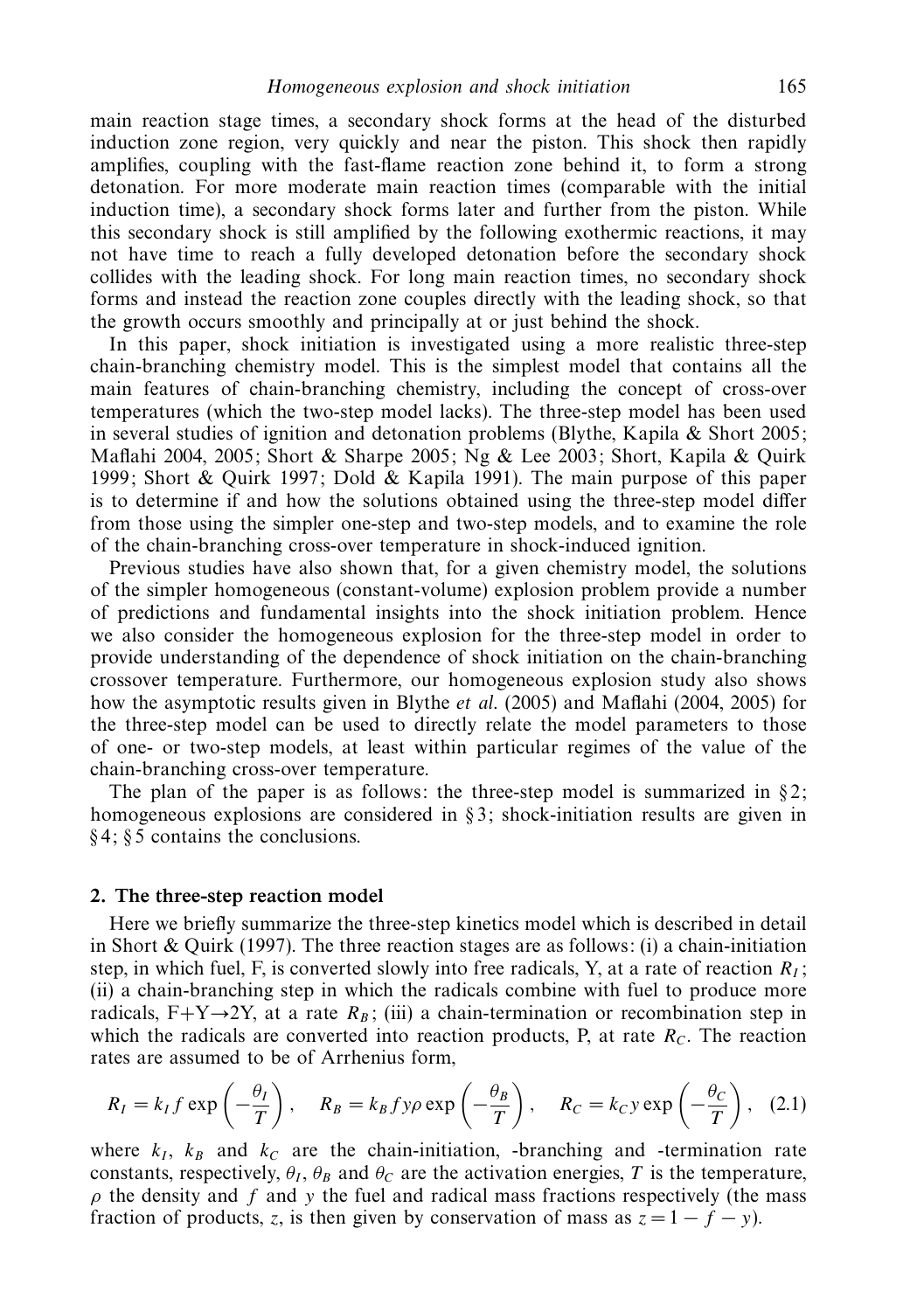In any real chemical reaction, there will be multiple individual initiation, branching and re-combination reactions occurring. It is important to note that in the simplified three-step model, it is assumed that all the chain-initiation reactions can effectively be described by (or combined into) a single global initiation step, and similarly for the branching and termination reactions (Blythe et al. 2005). The important point for high-speed reactive flow problems is to correctly capture how the heat is released and couples to the flow, rather than how any individual reaction proceeds.

We make the standard further simplifying assumptions (Blythe *et al.* 2005; Maflahi 2005; Short & Sharpe 2005; Ng & Lee 2003; Short et al. 1999; Short & Quirk 1997) that the termination step is rate independent,  $\theta_c = 0$ , since typically chain termination is only weakly temperature dependent (Short & Quirk 1997), and that the initiation and branching steps are thermally neutral (in reality the initiation steps tend to be only weakly endothermic (Short & Quirk 1997)). Note that this second assumption is a good approximation for hydrogen mixtures, whereas in hydrocarbons such as acetylene, the branching steps may also release significant heat (Varatharajan & Williams 2001). We intend to investigate how exothermic branching affects the solutions as an extension in the future, but here we consider only the basic three-step model properties. Hence all of the chemical heat,  $Q$ , is released in the termination step.

The rate constants,  $k_I$  and  $k_B$ , are then re-defined in terms of *cross-over temperatures*,  $T_I$  and  $T_B$ , by

$$
k_I = k_C \exp\left(\frac{\theta_I}{T_I}\right), \quad k_B = k_C \exp\left(\frac{\theta_B}{T_B}\right), \tag{2.2}
$$

so that the reaction rates can be rewritten as

$$
R_I = k_C f \exp\left[\frac{1}{\epsilon_I} \left(\frac{1}{T_I} - \frac{1}{T}\right)\right], \quad R_B = k_C f y \rho \exp\left[\frac{1}{\epsilon_B} \left(\frac{1}{T_B} - \frac{1}{T}\right)\right], \quad R_C = k_C y,
$$
\n(2.3)

where here we have also defined the standard inverse activation energies,  $\epsilon_I = \theta_I^{-1}$ ,  $\epsilon_B = \theta_B^{-1}$ . It is now clear that the chain-branching cross-over temperature,  $T_B$ , is the temperature at which the branching rate multiplier becomes equal to that of the termination rate. Similarly  $T_I$  is the temperature at which the initiation rate multiplier is equal to that of the termination step. Finally, we make the standard realistic assumptions (Short & Quirk 1997) that  $T_B < T_{ad} < T_I$  (where  $T_{ad}$  is the adiabatic explosion temperature) and  $\epsilon_I \ll \epsilon_B$  (the activation energy of the initiation step is typically much larger than that of the branching step).

#### 3. Homogeneous explosion

Here we briefly examine and review the homogeneous (spatially uniform) constantvolume explosion solutions of the three-step model, especially the dependence on  $T_B$ . Homogeneous explosion solutions can provide useful a priori insights into the parametric dependences of the shock initiation solutions (Short & Sharpe 2004). We then show that the homogeneous-explosion solutions allow the three-step model to be directly identified with the simpler (reduced) one-step or two-step models in certain parameter regimes. Given these matchings between models, a number of further predictions of the shock initiation solutions can then be obtained from the previous one-step and two-step model studies of Sharpe & Short (2004) and Sharpe (2002) (see  $§$  4.1).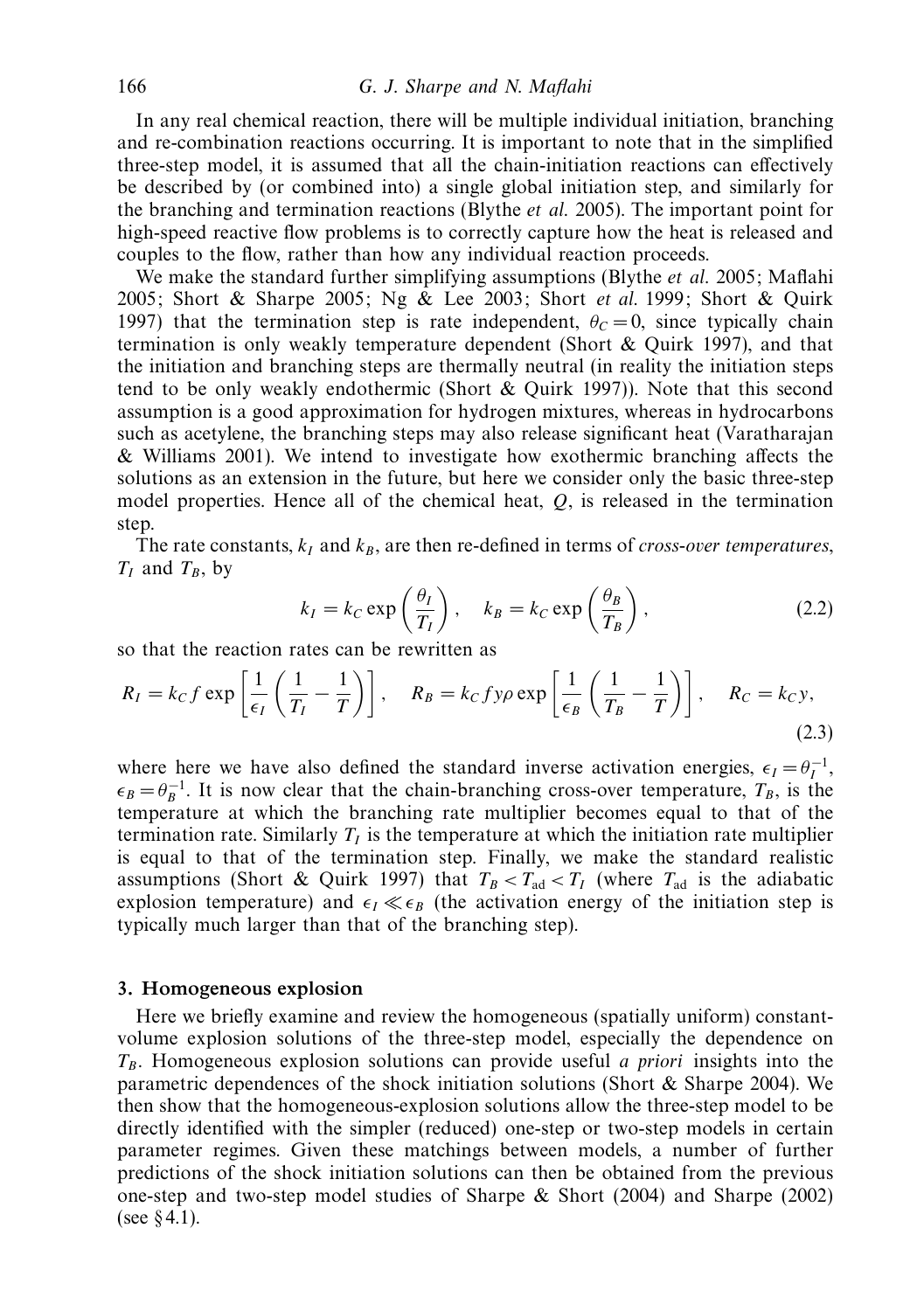

FIGURE 1. Induction time (time to  $f = 0.5$ ) of the homogeneous explosion (logarithmic scale) against  $T_B$ . Also shown is the leading-order high-activation-energy asymptotic induction times for  $T_B - 1 = O(1) < 0$  (dashed line) and  $T_B - 1 = O(1) > 0$  (dotted line).

For the spatially uniform, constant-volume scenario, the (dimensionless) governing equations are simply

$$
\frac{df}{dt} = -R_I - R_B = -f \exp\left[\frac{1}{\epsilon_I} \left(\frac{1}{T_I} - \frac{1}{T}\right)\right] - fy \exp\left[\frac{1}{\epsilon_B} \left(\frac{1}{T_B} - \frac{1}{T}\right)\right],\tag{3.1a}
$$

$$
\frac{dy}{dt} = R_I + R_B - R_C = f \exp\left[\frac{1}{\epsilon_I} \left(\frac{1}{T_I} - \frac{1}{T}\right)\right] + f y \exp\left[\frac{1}{\epsilon_B} \left(\frac{1}{T_B} - \frac{1}{T}\right)\right] - y, \quad (3.1b)
$$

$$
\frac{\mathrm{d}T}{\mathrm{d}t} = \beta y. \tag{3.1c}
$$

Here  $t$  is a dimensionless time based on the termination-rate time scale, defined by  $t = \tilde{k}_c \tilde{t}$  (where a tilde denotes a dimensional quantity). The temperature and the (constant) density have been scaled with their values in the initial state, i.e.  $T = \tilde{T}/\tilde{T}_0$ , where the zero subscript denotes initial values. Since only the termination step releases heat in the basic three-step model, the temperature is governed simply by (3.1c), where  $\beta = (\gamma - 1)Q$ ,  $\gamma$  is the ratio of specific heats and Q is the dimensionless heat of reaction. Adding equations  $(3.1a)$ – $(3.1c)$  and integrating gives

$$
T = 1 + \beta(1 - f - y) = 1 + \beta z.
$$
 (3.2)

Thus the adiabatic (final, all products) temperature is  $T_{ad} = 1 + \beta$ .

The initial conditions are  $f(0) = 1$ ,  $y(0) = 0$  and  $T(0) = 1$ . We define

$$
e_B = \exp\left[\frac{1}{\epsilon_B} \left(\frac{1}{T_B} - 1\right)\right], \quad e_I = \exp\left[\frac{1}{\epsilon_I} \left(\frac{1}{T_I} - 1\right)\right],\tag{3.3}
$$

which are the initial values of the branching and initiation rate multipliers, respectively. Throughout this paper, the following parameter set has been used:

$$
\epsilon_I = 1/15, \quad \epsilon_B = 1/5, \quad T_I = 3, \quad Q = 4, \quad \gamma = 1.4,
$$
 (3.4)

and only the main parameter,  $T_B$ , varied.

Figure 1 shows the time at which the fuel fraction reaches a half (which we use here as a measure of the induction time, denoted by  $t_{\text{ind}}$ ) as a function of  $T_B$ . From figure 1 it can be seen that there are three different  $T_B$  regimes of the induction time, and that the induction time varies most rapidly for initial temperature close to  $T<sub>B</sub>$ .

Figure 2 shows the complete numerical solutions of the homogeneous-explosion problem for various  $T_B$ . Figure 2(a) shows that for  $T_B = 0.6$ , the overall reaction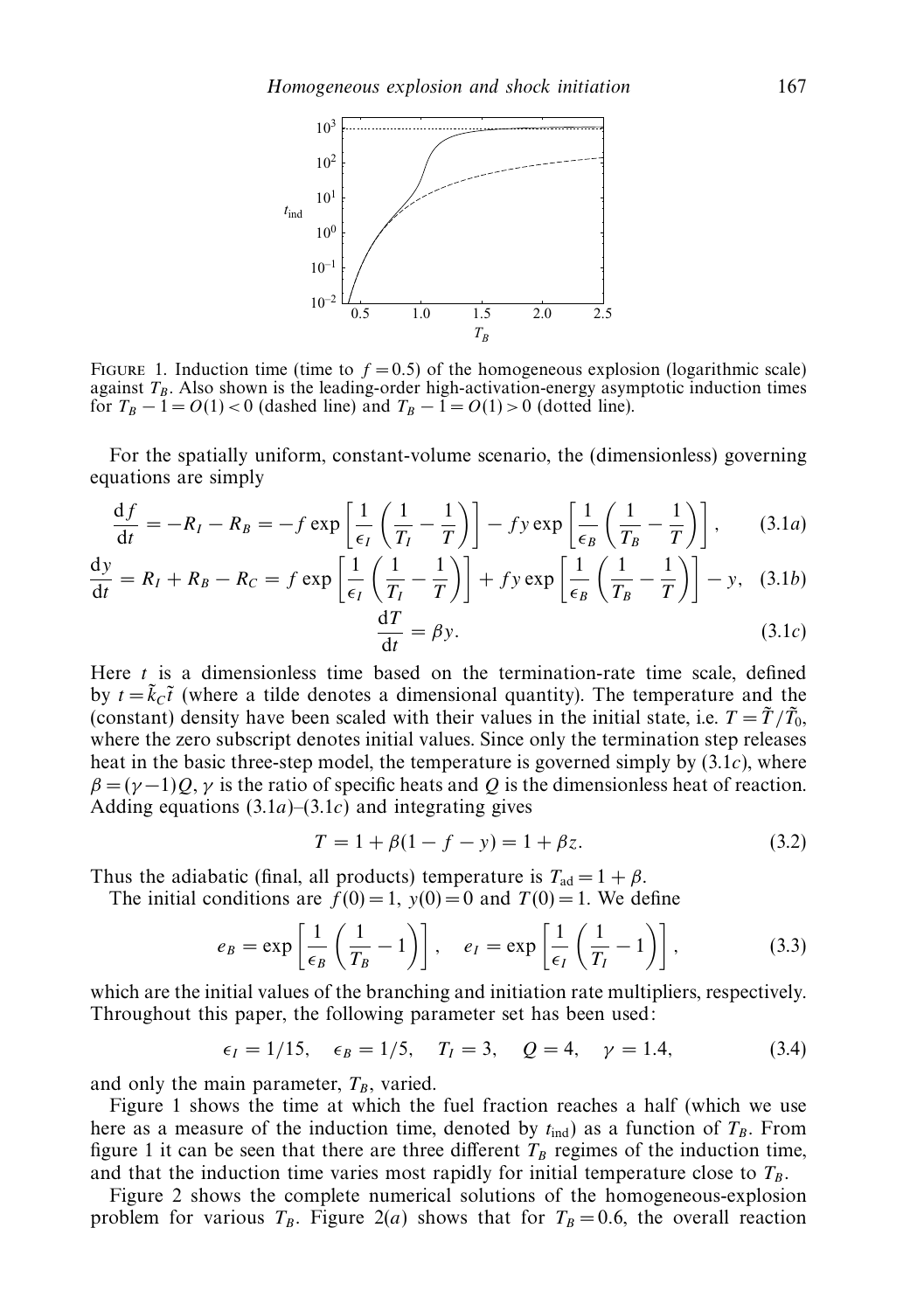

FIGURE 2. Fuel, f (solid lines), radical, y (dashed lines) and product,  $z = (T - 1)/\beta$  (dotted lines) mass fraction histories for the homogeneous explosions with (a)  $T_B = 0.6$ , (b)  $T_B = 0.8$ , (c)  $T_B = 1.0$ , (d)  $T_B = 1.2$  and (e)  $T_B = 1.4$ .

structure has three distinct stages. The first stage consists of an induction zone, and is followed by a chain-branching explosion zone in which the fuel is completely depleted and converted rapidly into radicals. Only a very small amount of products (and hence heat) is generated within this explosion region. Note that, in this paper, by 'explosion region', we are referring to the thin region where the fuel is consumed in a self-accelerating manner. Finally there is a chain termination stage where the radicals are converted into products and where the heat is released. The induction zone time is short compared to that of the termination stage. As  $T_B$  is decreased below 0.6, the induction stage becomes exponentially shorter, as can be seen in figure 1, while the mass fraction of radicals at the peak value rapidly approaches unity (Maflahi 2004).

As  $T_B$  begins to approaches unity from below, however, the distinct three-stage structure seen for lower values begins to break down. For example, figure  $2(b)$  shows the structure for  $T_B = 0.8$ . In this case, while the induction zone is still virtually thermally neutral, there is a noticeable buildup of products within the explosion region. Hence there is now a distinct overlap of the branching and termination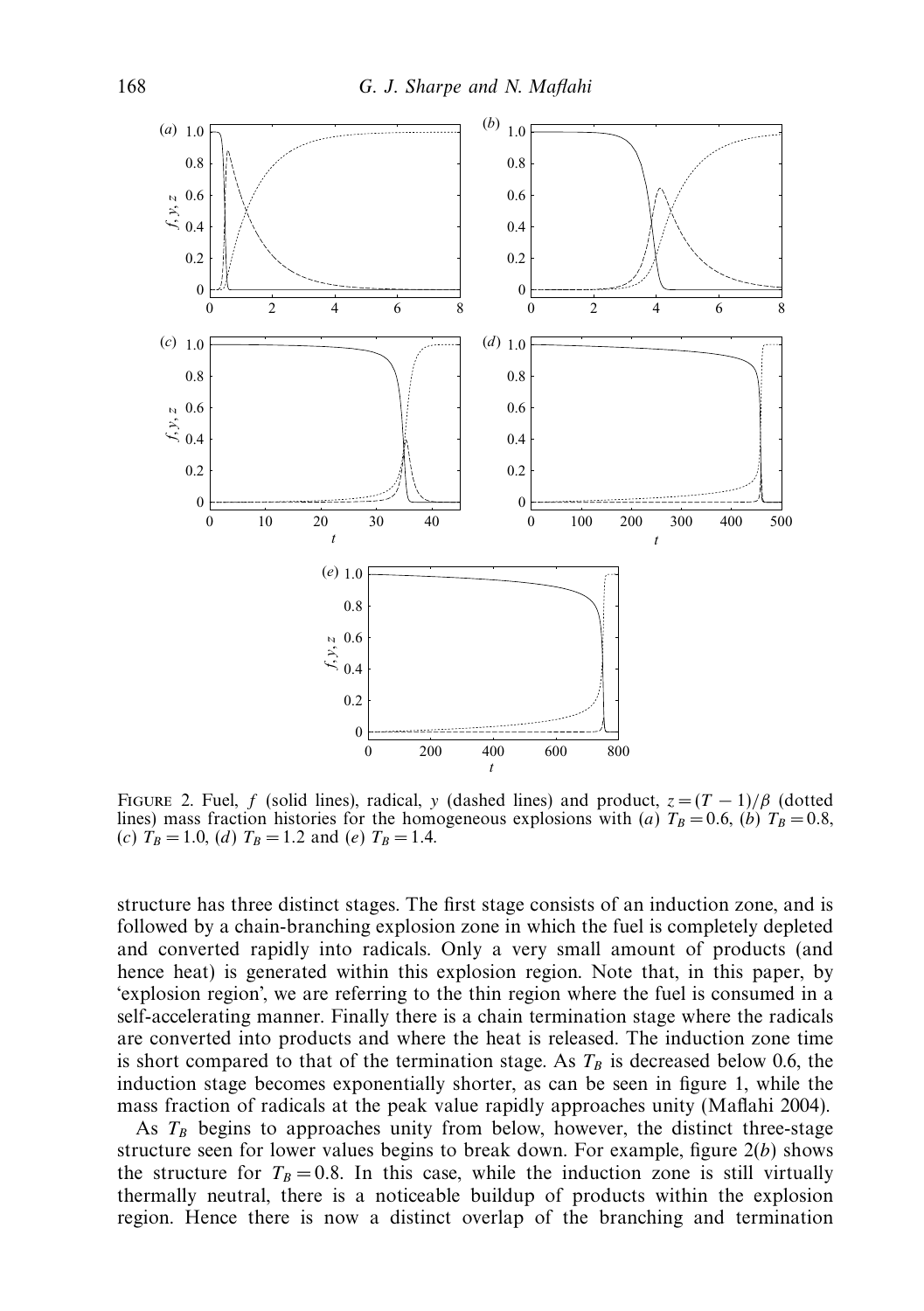zones. The radical mass fraction peaks at  $y = 0.644$  at which point  $z = 0.294$ . Thus the explosion region is no longer mainly chain branching in character, but is also partially thermal. For  $T_B = 0.8$ , the induction time and the termination-zone time scale are now comparable.

As  $T_B$  is further increased towards unity from below, the branching and termination regions overlap more and the radical peak decreases, while the induction zone rapidly becomes long on the termination time scales. Figure  $2(c)$  shows the reaction structure when  $T_B = 1$ . In this case it can be seen that the induction zone is no longer thermally neutral, since a small decrease in the fuel fraction occurs before the explosion region, with a concomitant increase in products (and hence temperature), because now the termination reaction consumes radicals as they are produced by the initiation step. In the explosion region itself, there is a clear competition between branching and termination, with significant amounts of both radicals and products being produced. The radical and product fractions are comparable when the radicals peak. By the time all the fuel is consumed in the explosion region, about 80% of the mass is products. Hence now the explosion region has a very definite mixed chain-branching/thermal nature. In this case the induction zone is long compared to the overall termination length scale.

Figures 2(d) and 2(e) show the solutions for cases where  $T_B$  is larger than unity  $(T_B = 1.2$  and 1.4, respectively). The induction zone is now very long compared to the termination zone. Indeed, note from figure 1 that the induction time initially increases exponentially rapidly as  $T_B$  is increased above unity. In these cases the structure consists of a thermally evolving induction stage, in which there is a more significant buildup of products (and heat) and depletion of fuel than for  $T_B = 1.0$ . The explosion region is now almost purely thermal in nature, with only a very small amount of radicals being produced. The radical production occurs near the end of the explosion, only once the local temperature reaches and then exceeds  $T_B$ . Thus the solution now resembles more a two-stage structure, consisting of a weakly evolving induction stage followed by a thermal explosion in which fuel is converted mainly into products. As  $T_B$  increases, the peak radical fraction reduces further. The induction time continues to increase with  $T_B$  initially, but then becomes independent of  $T_B$  for large enough values (figure 1). This is because, for sufficiently large  $T_B$ , the branching rate is exponentially small compared to the termination rate at all times, and hence the branching rate parameters have virtually no role in the evolution.

#### 3.1.  $T_B < 1$ : matching to the two-step model

The three-stage structure and its  $T_B$  dependence, when  $T_B$  is sufficiently below unity, is confirmed by a high-activation-energy asymptotic analysis for the case when  $T_B - 1 = O(1) < 0$  as  $\epsilon_B \rightarrow 0$  (Blythe *et al.* 2005; Maflahi 2004). The leading-order asymptotic structure in this case can be summarized as follows. The first asymptotic region is an induction stage (Region I), in which

$$
f = 1 + \frac{e_I}{e_B}(1 - \exp(\tau)), \quad y = \frac{e_I}{e_B}(\exp(\tau) - 1),
$$
  
\n
$$
T = 1 + \beta \frac{e_I}{e_B^2}(\exp(\tau) - \tau - 1), \quad \tau = e_B t,
$$
\n(3.5)

and thus in which  $f$ , y and T remain exponentially close to their initial values (but with the  $T$  perturbation being of smaller order than the mass fractions). The second asymptotic region (Region II) is the chain-branching explosion stage where fuel is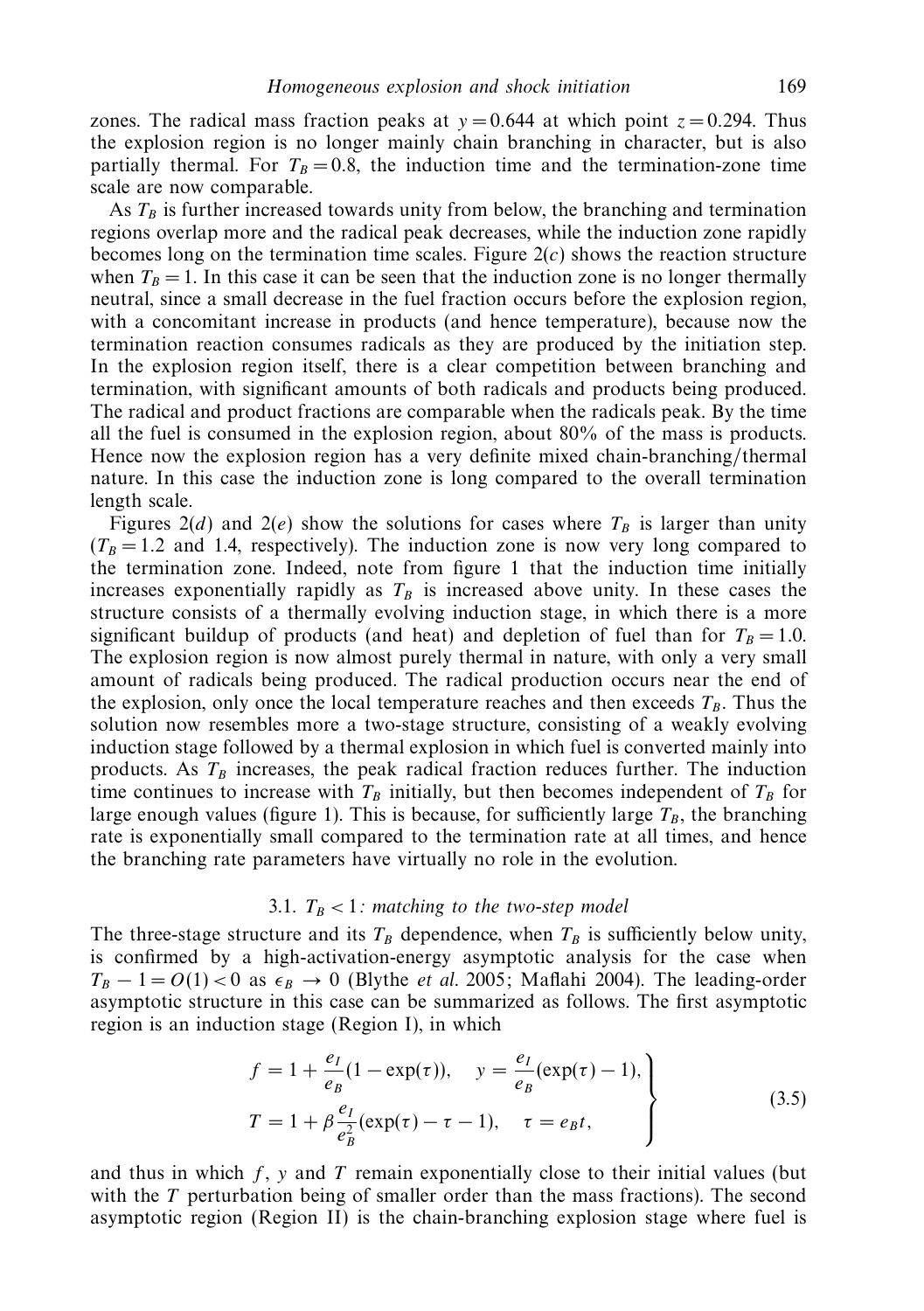converted rapidly into radicals, and in which

$$
f = \frac{1}{1 + \exp(\hat{\tau})}, \quad y = \frac{\exp(\hat{\tau})}{1 + \exp(\hat{\tau})}, \quad T = 1 + \frac{\beta}{e_B} \ln(1 + \exp(\hat{\tau})), \quad \hat{\tau} = e_B t - \ln\left(\frac{e_B}{e_I}\right).
$$
\n(3.6)

Note the temperature perturbation still remains exponentially small in this region, while the mass fraction perturbations are  $O(1)$ . The third and final asymptotic region (Region III) is the chain-termination stage where the radicals are converted to products and heat. In this region  $f$  is exponentially small, and

$$
y = \left(\frac{e_B}{e_I}\right)^{1/e_B} \exp(-t), \quad T = 1 + \beta \left(1 - \left(\frac{e_B}{e_I}\right)^{1/e_B} \exp(-t)\right). \tag{3.7}
$$

The asymptotic theory predicts a leading-order induction time (time to the chainbranching explosion) as

$$
t_{\rm ind} = \frac{1}{e_B} \ln \left( \frac{e_B}{e_I} \right) = \exp \left[ \frac{1}{\epsilon_B} \left( 1 - \frac{1}{T_B} \right) \right] \left\{ \frac{1}{\epsilon_B} \left( \frac{1}{T_B} - 1 \right) - \frac{1}{\epsilon_I} \left( \frac{1}{T_I} - 1 \right) \right\}.
$$
 (3.8)

The leading-order asymptotic solution gives excellent quantitative agreement with the full numerical results for finite activation energies, including the induction time, even for moderate values of the branching activation energy, such as the value of  $\epsilon_B = 1/5$  used here (Blythe *et al.* 2005; Maflahi 2004). This is shown to be the case in figure 1, where the asymptotic induction times agree quantitatively with the numerical values provided  $T_B$  is in the relevant regime (sufficiently below unity). The leadingorder asymptotics are quantitatively accurate because the correction term at the next order is exponentially small and thus numerically negligible (Blythe et al. 2005).

This analytical structure confirms that the explosion region is mainly chain branching in character, while the temperature has a two-stage structure. This indicates that a reduced two-step model should be able to describe well the way in which the heat is released in the three-step model. Indeed, such two-step models were developed precisely to mimic the main features of this class of reaction structure (e.g. Short 2001). Here we examine how the parameters of the two-step model used in Sharpe  $\&$ Short (2002), Sharpe (2002), Short & Sharpe (2002), Short (2001) and Short & Bdzil (2003) can be set so that the way in which the heat is released precisely matches that of three-step model in the  $T_B - 1 = O(1) < 0$  regime. This two-step model begins with a thermally neutral induction stage,

$$
\frac{d\xi}{dt} = k_1^* \exp\left(-\frac{1}{\epsilon_2 T}\right) = k_1 \exp\left[\frac{1}{\epsilon_2} \left(1 - \frac{1}{T}\right)\right],\tag{3.9}
$$

where  $\xi$  is an induction time parameter, such that the end of the induction time for a particle occurs when  $\xi = 1$  (with  $\xi = 0$  in the completely unburnt state),  $k_1^*$  is a rate constant and  $\epsilon_2$  is an inverse activation energy. Here we have also defined a rescaled rate constant,  $k_1$ , by  $k_1 = k_1^* \exp(-1/\epsilon_2)$  in order to give a form of the rate consistent with Sharpe & Short (2002) and Sharpe (2002).

When the induction time  $\xi = 1$  is reached a purely chain-branching explosion is assumed to occur, where the fuel is instantaneously converted into radicals, i.e. the chain-branching explosion region is assumed to be infinitely thin in the two-step model. Hence once the induction time is over a main reaction (termination) stage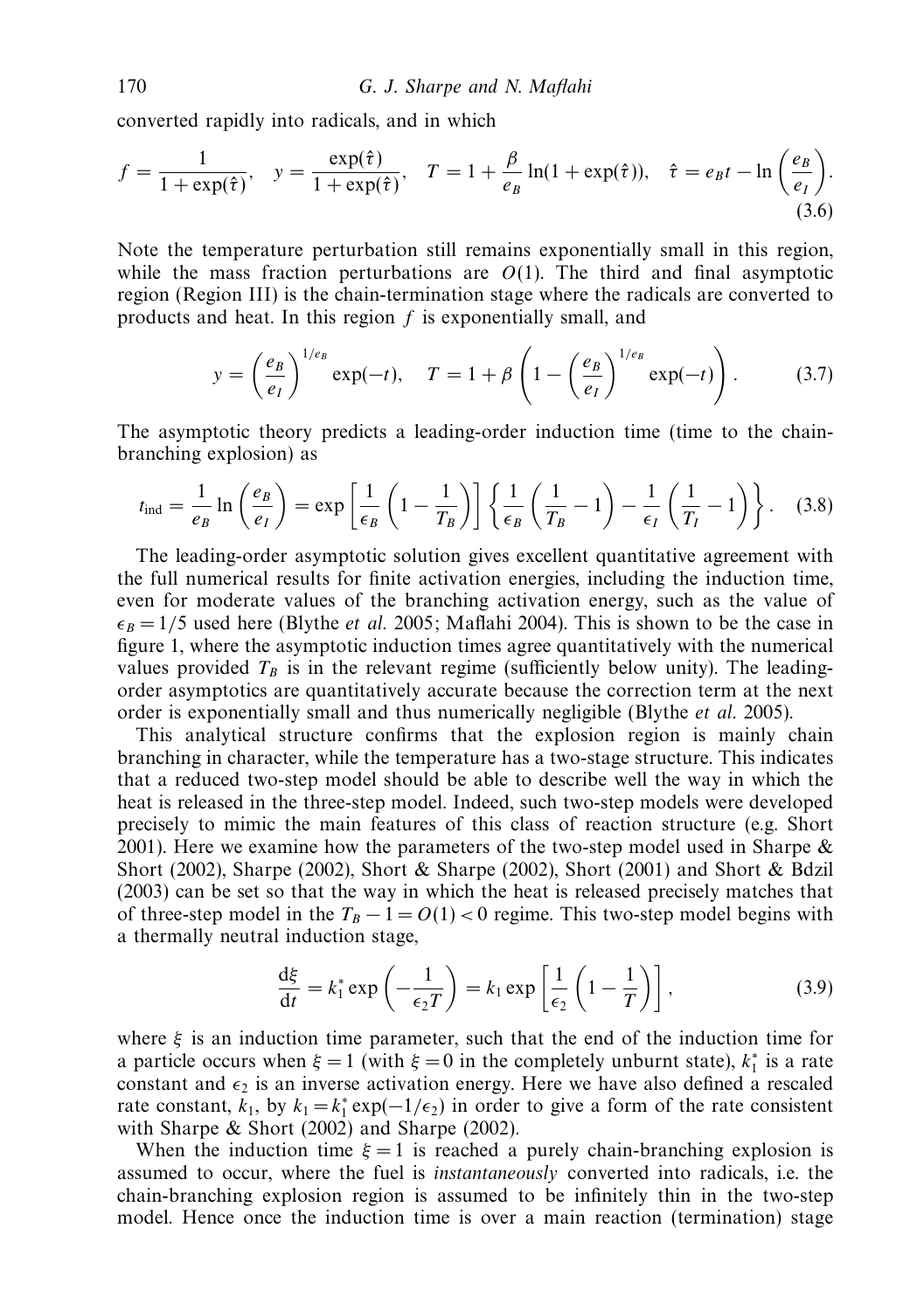begins. This stage is governed by

$$
\frac{\mathrm{d}\lambda}{\mathrm{d}t} = k_2(1-\lambda)H(\xi),\tag{3.10}
$$

where  $\lambda$  is a reaction progress variable (with  $\lambda = 0$  at the start of the second step and unity in the completely burnt (all product) state),  $k<sub>2</sub>$  is the rate constant and H is the Heaviside function (so that the main reaction stage does not begin until the end of the induction stage). As in the three-step model, all the heat is released in the termination stage. The temperature is thus given by  $T = 1 + \beta \lambda$ . Note that equations (3.9) and (3.10) have been non-dimensionalized in the same way as the threestep model, hence  $k_1 = \tilde{k}_1/\tilde{k}_C$ , etc. The main parameter of the two-step model is  $k = k_2/k_1$  (Sharpe & Short 2002; Sharpe 2002; Short & Sharpe 2002; Short 2001; Short  $\&$  Bdzil 2003), which determines the ratio of the induction time to the main reaction time.

For the two-step model, the homogeneous explosion has an analytic solution:

$$
\xi = k_1 t, \quad t_{\text{ind}}^{2\text{step}} = \frac{1}{k_1}, \quad \lambda = 1 - \exp(k - k_2 t).
$$
 (3.11)

The induction time,  $\xi$ , is a lumped variable and hence cannot be readily identified with  $f$  or  $y$  in the three-step model. However, matching the homogeneous induction time with that of the three-step model in equation (3.8) gives

$$
k_1 = k_1^* \exp\left(-\frac{1}{\epsilon_2}\right) = \exp\left[\frac{1}{\epsilon_B} \left(\frac{1}{T_B} - 1\right)\right] \left\{ \frac{1}{\epsilon_B} \left(\frac{1}{T_B} - 1\right) - \frac{1}{\epsilon_I} \left(\frac{1}{T_I} - 1\right) \right\}^{-1}.
$$
\n(3.12)

The induction times between the two models can thus be matched by choosing

$$
\epsilon_2 = \epsilon_B, \quad k_1^* = k_B \left\{ \frac{1}{\epsilon_B} \left( \frac{1}{T_B} - 1 \right) - \frac{1}{\epsilon_I} \left( \frac{1}{T_I} - 1 \right) \right\}^{-1}.
$$
\n(3.13)

The activation energy in the two-step model is thus identified to be precisely that of the chain-branching reaction step, while the two-step induction-stage rate constant is a combination of both initiation and branching effects, consistent with the fact that the two-step induction stage is assumed to represent a lumped combination of initiation and branching reactions (Short 2001).

The chain-branching explosion zone (Region II in the three-step structure) is replaced by an instantaneous change of fuel into radicals in the two-step model. In the termination region, given the matched values for  $\epsilon_2$  and  $k_1^*$  above, the temperatures in the main reaction stage of the two models can then be matched by choosing  $k_2 = 1$ , cf. equations  $(3.11)$  and  $(3.7)$ . One then also notes that the reaction progress variable  $\lambda$  is simply the product mass fraction, z, of the three-step model. Importantly, given these parameter matches, the main parameter of the two-step model, k, is determined in terms of  $T_B$  by

$$
k = \frac{1}{e_B} \ln \left( \frac{e_B}{e_I} \right). \tag{3.14}
$$

Figure 3 shows comparisons between the temperature histories for the two-step and three-step models given the parameter matchings above, for the cases  $T_B = 0.6$ and  $T_B = 0.8$ , for which  $k = 0.476$  and 3.22, respectively. For  $T_B = 0.6$  the agreement is quantitatively excellent. The only difference can be seen by close inspection near the chain-branching explosion region. For the two-step model, there is a discontinuity of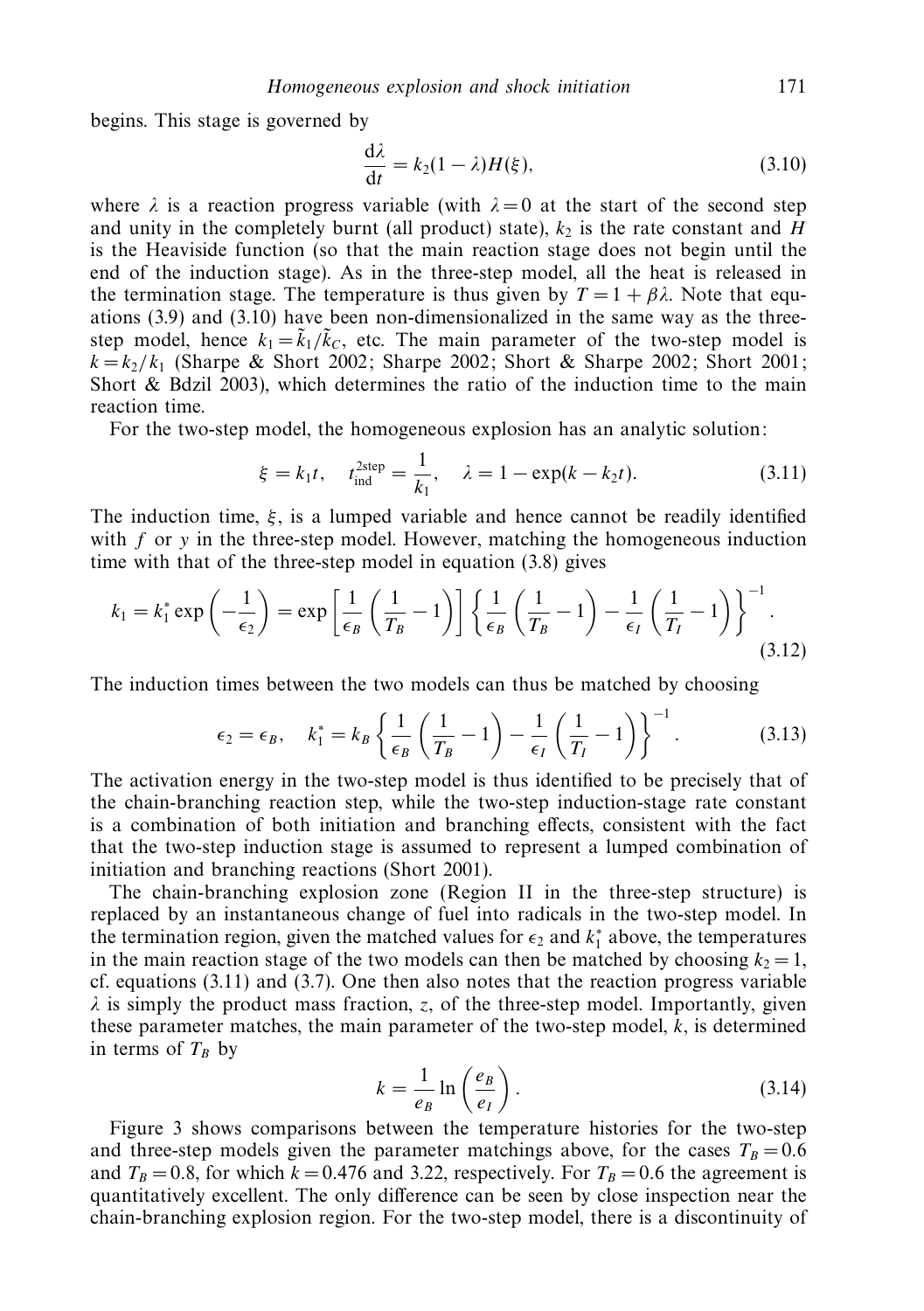

Figure 3. Temperature histories from the two-step (solid lines) and three-step (dotted lines) model homogeneous explosion solutions for (a)  $T_B = 0.6$  (k = 0.476) and (b)  $T_B = 0.8$  (k = 3.22).



FIGURE 4. Two-step model parameter k as a function of  $T_B$ .

the temperature gradient at the induction time, due to the Heaviside switch in the heat release rate of equation (3.10). For the full three-step model, however, while the main chain-branching explosion region is thin, it is nevertheless temporally distributed, so that while there is a rapid change in the temperature gradients here, the temperature evolution is nevertheless smooth. For  $T_B = 0.8$ , the agreement between the two models is still qualitatively good, but the induction times no longer match. This is because for this value of  $T_B$  the explosion region in the three-step model is no longer mainly chain-branching in nature as assumed in the two-step model, but is also beginning to involve thermal effects. Hence one is moving outside the regime in which the assumptions and approximations inherent in the purely chain-branching two-step model are valid. In other words, reduction of the three-step model to the two-step model is only valid in the regime  $T_B - 1 = O(1) < 0$ .

However, the above matching between the two-step and three-step model also reveals a further important point. In studies using the two-step model, typically three regimes are considered (Sharpe & Short 2002; Sharpe 2002; Short 2001; Short & Bdzil 2003):  $k \ll 1$ ,  $k = O(1)$  and  $k \gg 1$ , corresponding to the main reaction (termination) time/length scale being long, comparable and short, respectively, on the induction time/length scale.

Figure 4 shows k as a function of  $T_B$  for the parameter set (3.4). As can be seen, although k can be made arbitrarily small by decreasing  $T_B$ , even when pushing the two-step matching well beyond its limit of applicability to  $T_B = 1.0$ , k remains less than 10. Hence the large- $k$  limit, where the induction time is long, cannot be reached within the context of the three-step model. Even for general parameter values, equation (3.14)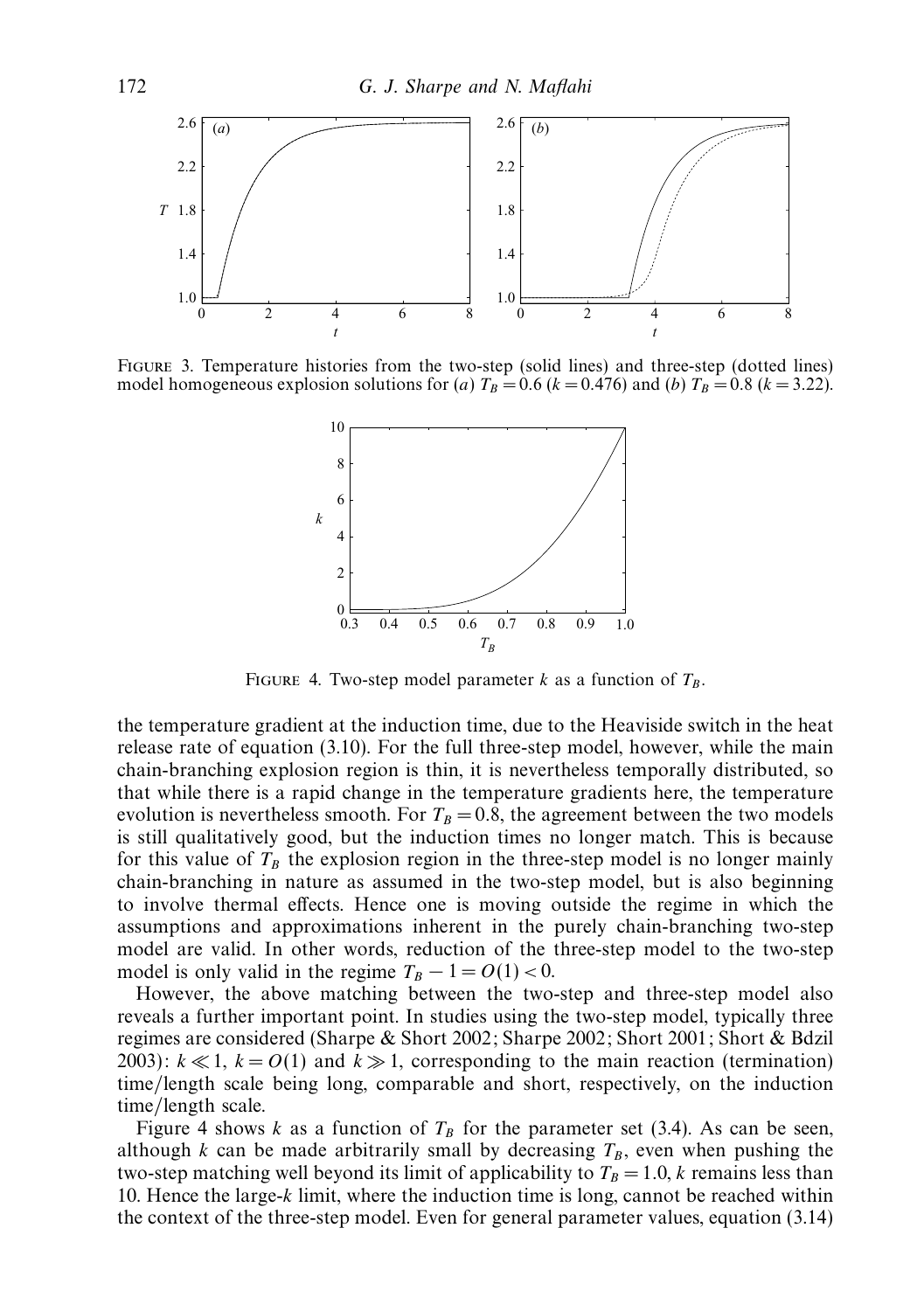shows that in the regime where the two-step model is applicable,  $T_B - 1 = O(1) < 0$ , k is always small since  $e_B$  is exponentially large. Even pushing  $T_B$  towards unity such that  $e_B = O(1)$  and where the validity of the two-step model breaks down, equation (3.14) shows that then  $k = O(1/\epsilon_I)$ . Thus extremely large initiation activation energies (of the order of 100 to 1000) would be required to obtain values of  $k$  sufficiently large, e.g. the  $k \gg 1$  values used in Sharpe (2002) and Sharpe & Short (2002), such that the termination stage is short compared to the induction stage. Thus the large-k regimes considered in Sharpe (2002), Short & Sharpe (2002), Short (2001) and Short & Bdzil (2003) are in fact not achievable within the context of the three-step model.

Indeed, figure 2 shows that in order to achieve induction zones which are long compared to the termination zone,  $T_B$  needs to be very close to or above unity. However, in these cases termination (and hence thermal) effects are important both within the induction stage and the explosion stage, and hence cannot be described by the purely chain-branching two-step model. These regimes are considered next.

However, this does not preclude the possibility of the large-k regime being achievable for chemistry models more complex than the three-step one. For example one could attempt to apply such a model to mixtures like methane which have very short main reaction stages. However, in such a case, a one-step model with sufficiently high activation energy could also reproduce the heat release structure. Given that the shock initiation dynamics of a two-step and one-step description are qualitatively different, care would have to be taken in deciding on the choice of model.

#### 3.2.  $T_B > 1$ : matching to the one-step model

For  $T_B$  sufficiently above unity, we have seen that the explosion is mainly thermal in nature, with very little chain branching occurring. The relevant regime in the asymptotic analysis is  $T_B - 1 = O(1) > 1$  as  $\epsilon_I \rightarrow 0$ . In this case the leading-order asymptotic induction time is (Blythe et al. 2005; Maflahi 2005)

$$
t_{\rm ind} = \frac{\epsilon_I}{\beta e_I} = \frac{\epsilon_I}{\beta} \exp\left[\frac{1}{\epsilon_I} \left(1 - \frac{1}{T_I}\right)\right],\tag{3.15}
$$

which now depends only on the chain-initiation rate parameters and is thus independent of those of the branching rate. This predicts an induction time which is now exponentially large compared to the termination stage time, since  $e_I$  remains exponentially small. Within this induction stage, the leading-order asymptotics predict that y is exponentially small, while the fuel mass fraction and temperature vary by an  $O(\epsilon_I)$  amount: the leading-order solutions give

$$
f = 1 + \frac{\epsilon_I}{\beta} \ln(1 - \beta \tau), \quad T = 1 - \epsilon_I \ln(1 - \beta \tau), \quad \tau = \frac{e_I}{\epsilon_I}t \tag{3.16}
$$

(Blythe et al. 2005; Maflahi 2005).

The asymptotic induction time (3.15) is compared with the numerical finiteactivation-energy values in figure 1. In agreement with the asymptotic predictions, the induction time does become independent of  $T_B$  for large enough values. However, the finite-activation-energy induction time for  $T_B$  sufficiently larger than unity is not in quantitative agreement with what the leading-order high-activation-energy asymptotics predict. This is because the higher-order correction is  $O(\epsilon_I)$  (Blythe et al. 2005). Hence, unlike the  $T_B - 1 = O(1) < 0$  case where the correction term is negligibly small, for  $T_B - 1 = O(1) > 0$  the leading-order asymptotic solution is not quantitatively accurate for typical values used in finite-activation-energy calculations. For the one-step model, these differences between leading-order asymptotics and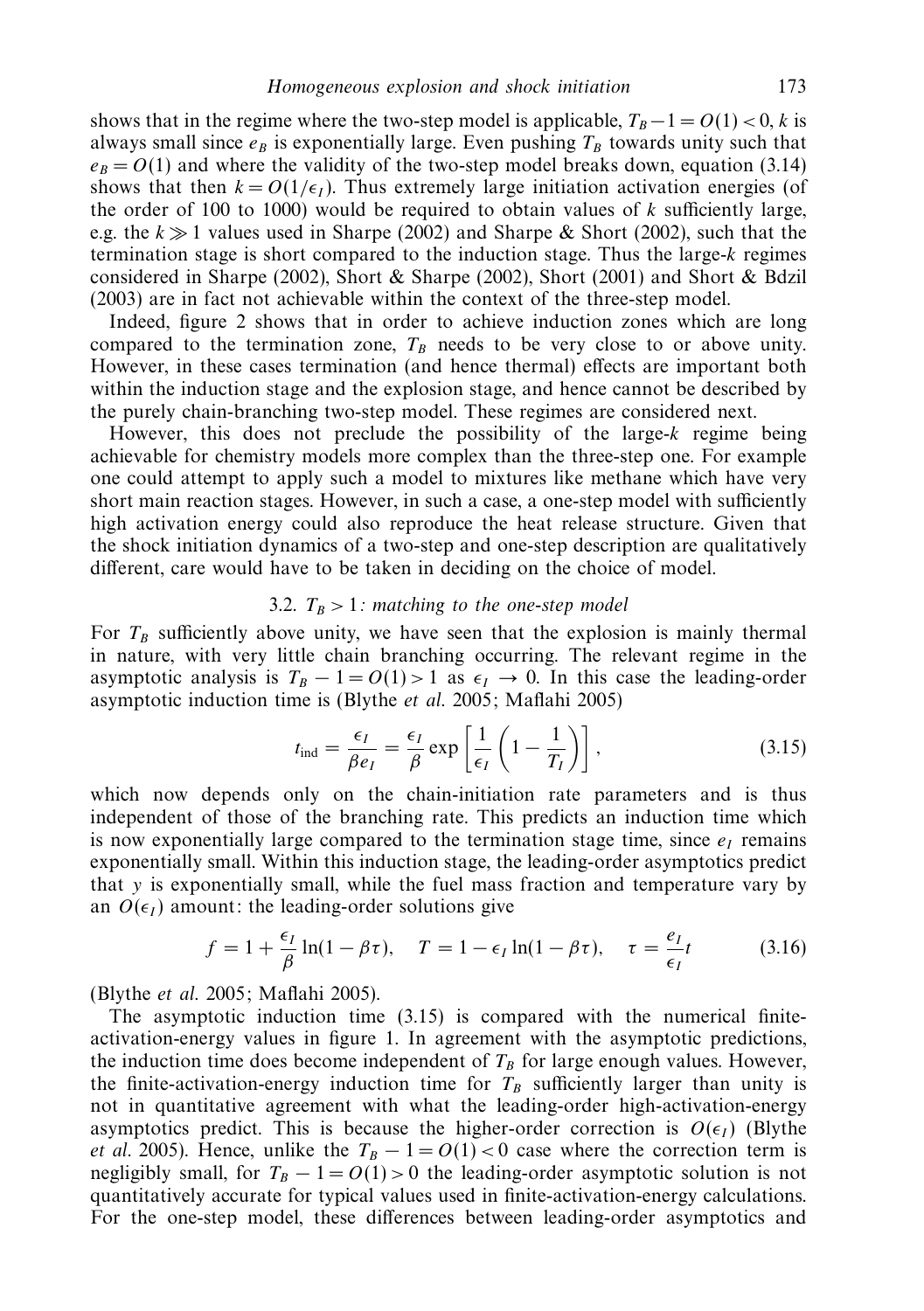finite-activation-energy solutions produce profound differences in the shock initiation scenario (Sharpe  $\&$  Short 2004), and hence we expect the same to be true for the three-step model in this  $T_B$  regime.

However, the leading-order solution is still useful: note that the three-step inductionstage asymptotic solutions and induction time given in equations (3.15) and (3.16) are of precisely the same form as those of the high-activation-energy asymptotic solutions of the one-step model given in Kapila (1983). This suggests that, at least in the induction phase, the three-step model can be effectively described by the one-step model. Furthermore, the asymptotic analyses indicate how the parameters of the one-step model can be chosen so that the homogeneous-explosion structure matches that of the three-step model. The one-step model consists of a single reaction rate which converts fuel directly into products and releases the heat, given by

$$
\frac{\mathrm{d}f}{\mathrm{d}t} = -k^* f \exp\left(-\frac{\epsilon}{T}\right),\tag{3.17}
$$

where  $k^*$  is the rate constant, and  $\epsilon$  the activation energy. For this model the leadingorder induction time is (under the scalings used to non-dimensionalize the three-step model)

$$
t_{\rm ind} = \frac{\epsilon}{\beta k^*} \exp\left(\frac{1}{\epsilon}\right). \tag{3.18}
$$

(Kapila 1983). The one-step and three-step asymptotic induction times (3.15) and (3.18) can be matched if one makes the identifications

$$
\epsilon = \epsilon_I, \quad \frac{1}{k^*} \exp\left(\frac{1}{\epsilon}\right) = \exp\left[\frac{1}{\epsilon_I} \left(1 - \frac{1}{T_I}\right)\right] \Rightarrow k^* = k_I.
$$
\n(3.19)

Thus the leading-order induction solutions of the two models match if one identifies the rate constant and activation energy of the one-step model precisely as those of the chain-initiation step in the three-step model.

Given these parameter matches, the leading order asymptotic solutions of the one-step model in the induction stage also match those of the three-step model in equation (3.16) (Maflahi 2005). Furthermore, the next asymptotic region in both cases also match. This second region is a thermal explosion layer which occurs at  $t = t_{ind}$ (Blythe et al. 2005; Maflahi 2005; Kapila 1983). For example, in both models the thermal explosion region occurs on the time-scale  $\hat{\tau} = -\epsilon_I \ln(1 - \beta e_I t/\epsilon_I)$  (Maflahi 2005). Hence the asymptotic matching shows that in fact, in the first two asymptotic stages, the three-step model can be reduced to a single step with the same form as the initiation step but which also releases the heat.

What happens subsequently in the three-step asymptotic structure depends on whether the adiabatic (final) explosion temperature  $T_{ad}$  is greater or less than  $T_B$ (Maflahi 2005). If  $T_{ad} < T_B$  then the branching rate remains exponentially small throughout and the asymptotic structure is identical to that of the one-step model given the above parameter matches (Blythe *et al.* 2005). In the case that  $T_B < T_{ad}$ , the chain-branching rate comes into the leading-order balance once  $T$  reaches  $T_B$  and hence a small chain-branching explosion also occurs within an inner layer of the explosion region (J. Billingham, private communication), as is seen in figures  $2(d)$  and  $2(e)$ .

However, the asymptotic solutions on which the parameter matching between the models is based are not quantitatively predictive for activation energies typically used in numerical calculations. Thus it remains to determine how the finite-activationenergy solutions agree between the one- and three-step models given this matching.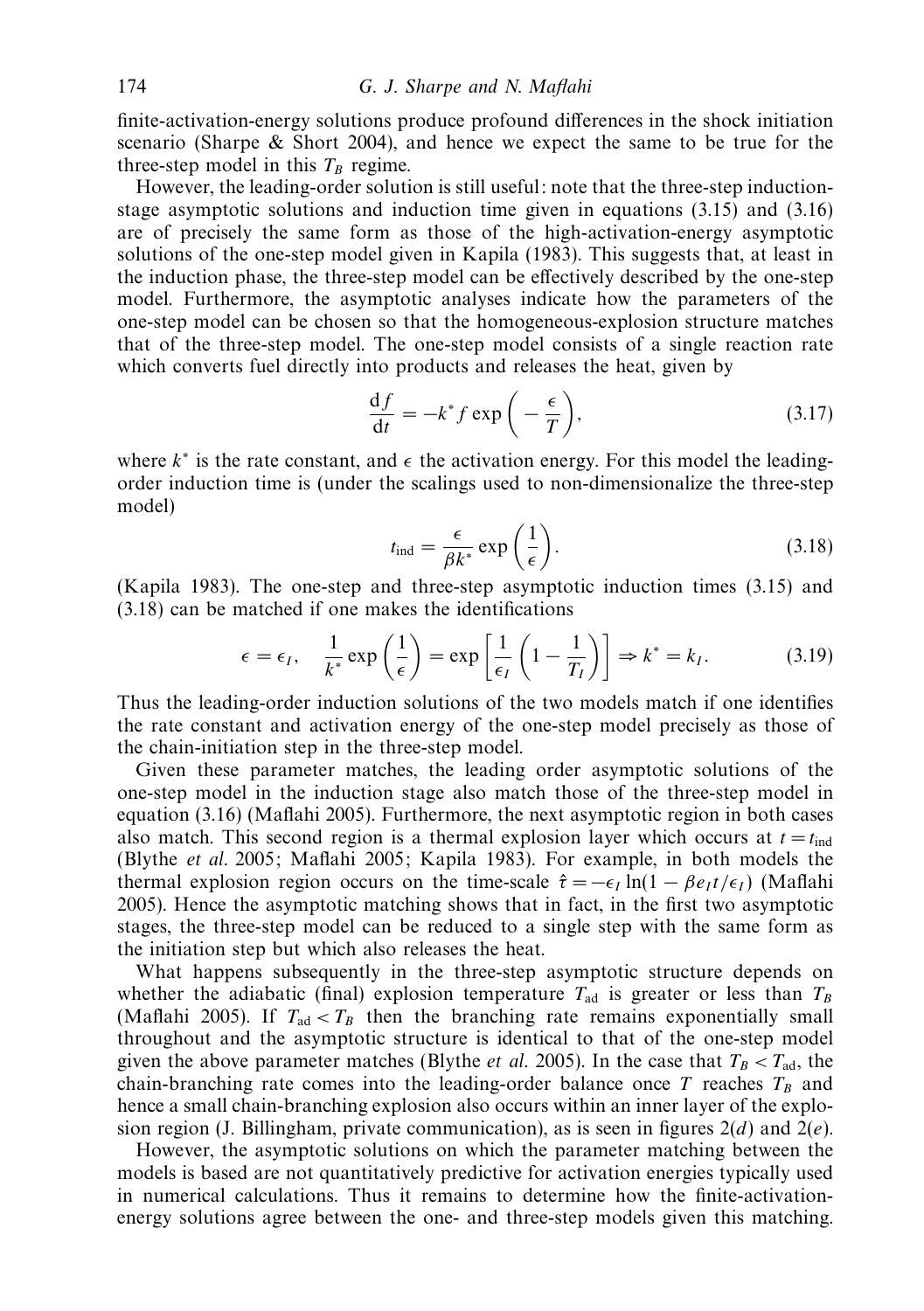

FIGURE 5. (a) Temperature histories for homogeneous explosion of the one-step model with  $\epsilon = 1/15$  (solid line), and for the three-step model with  $T_B = 1.2$  (dashed line), 1.9 (dot-dashed line) and 2.6 (double-dot-dashed line). (b) Same as (a) but with time rescaled such that  $f = 0.5$ at unit time. Dotted line in  $(a)$  marks leading-order large-activation-energy induction time.

It also remains to determine what role  $T_B$  has in this regime of three-step solutions for finite activation energies.

Figure  $5(a)$  shows the temperature in the homogeneous explosion for various values of  $T_B > 1$ , as well as for the one-step model when  $\epsilon = \epsilon_I = 1/15$ , which reveals that the three-step-model induction time is shorter than in the one-step model. However, as  $T_B$  is increased, the three-step homogeneous solution does rapidly converge to the finite-activation-energy one-step solution. Thus, given the parameter matches (3.19), for fixed finite  $\epsilon = \epsilon_I$  the three-step model solution can be quantitatively described by the one-step model in the limit of large  $T_B$ . However, in figure 5(b), the time has been rescaled by the induction time, i.e. so that  $f = 0.5$  at a time of unity in each case, and shows that even for more moderate values of  $T_B$ , the structures are virtually identical to the one-step solution on this time scale. Hence this indicates that even for finite activation energies, the three-step model can be effectively described by the one-step model with an activation energy which is precisely the chain-initiation activation energy, but where the definition of  $k^*$  in equations (3.19) needs to be modified to take into account the dependence of the induction time scale on  $T_B$ .

For the lowest value of the cross-over temperature  $(T_B = 1.2)$  shown in figure 5, the induction time is significantly shorter than the one-step value, and also than the asymptotic value (figure  $5a$ ), while the structure of the solution is also quantitatively different from the one-step solution (figure 5b): for  $T_B = 1.2$ , the induction zone is more weakly evolving, and the explosion region is thinner than for the one-step case. Hence, for this value of  $T_B$ , a one-step description of the three-step model is breaking down, and this is due to chain-branching effects becoming important as  $T_B \rightarrow 1$ . In other words, the one-step model only effectively describes the three-step model for values  $T_B - 1 = O(1) > 0$ , and becomes invalid as  $T_B$  approaches unity from above.

#### 3.3.  $T_B$  near unity

When  $T_B$  approaches unity from above or below, figures 1 and 2 show that both thermal and chain-branching effects, and their competition, are important in the homogeneous explosion. Thus in these cases, all three steps of the model are important, and its solution cannot be effectively described by reduced models as for the  $T_B$  −  $1 = O(1)$  cases. Blythe *et al.* (2005) show that in the large-activation-energy asymptotic limit, this regime is in fact divided into three sub-regimes,  $T_B = 1, T_B - 1 = O(\epsilon_B \ln \epsilon_B)$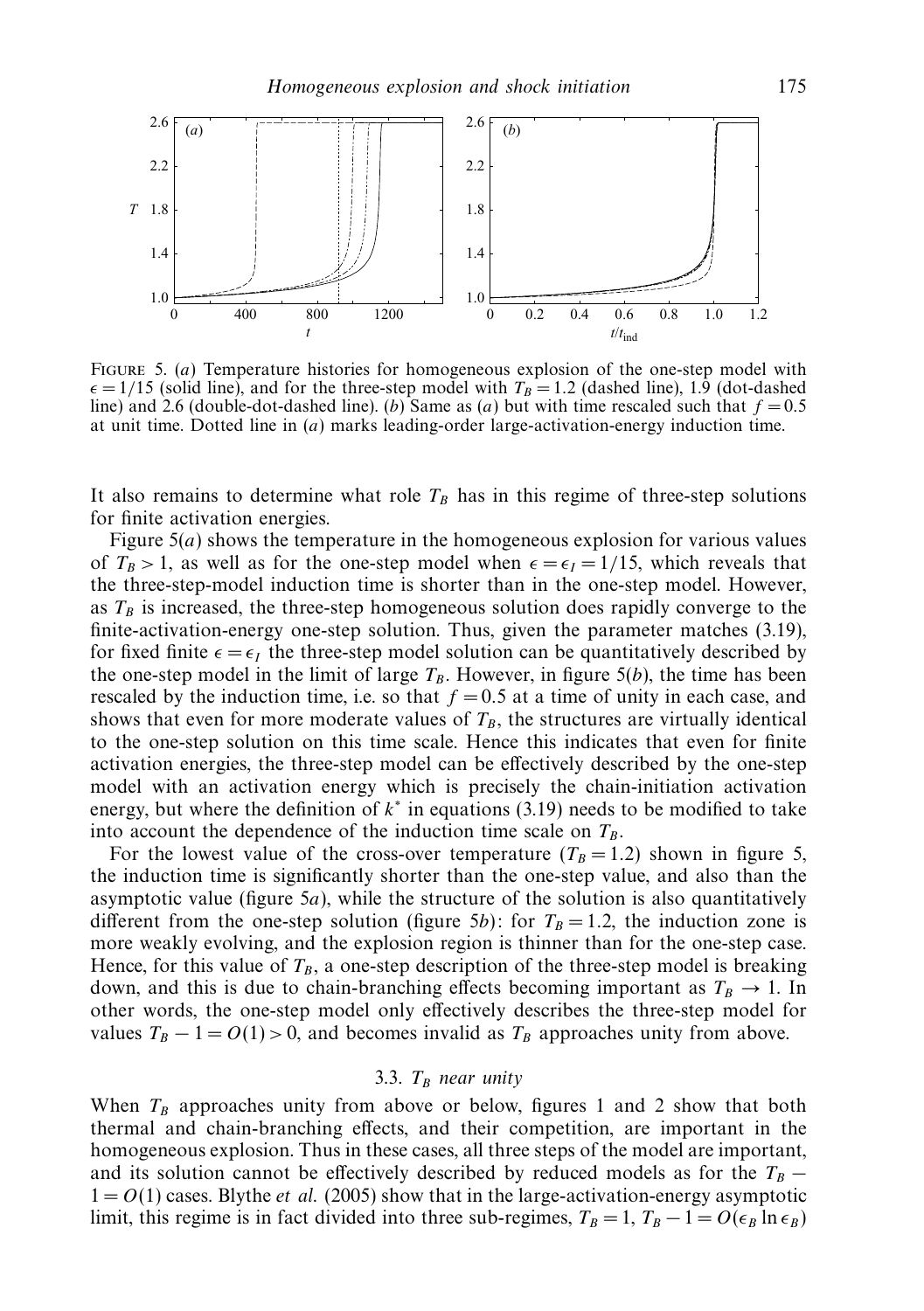

Figure 6. Induction time (logarithmic scale) of the homogeneous explosion against inverse initial temperature for hydrogen–air mixture at density 4.6 kg m<sup>-3</sup>. Dotted line shows induction times from the three-step model with parameters fitted to the hydrogen data.

and  $T_B - 1 = O(\epsilon_B)$ , but that the asymptotic structures in each case do indeed show that the explosion region has both a thermal and chain-branching nature.

#### 3.4. Matching to detailed chemistry induction times

From the above numerical and asymptotic results for the homogeneous explosion solutions of the three-step model, we now briefly show how the parameters of the model can be chosen in order to reproduce the constant-volume induction time data from detailed chemistry calculations. As an example, figure 6 shows the induction time as function of the initial temperature in an Arrhenius plot for stoichiometric hydrogen and air at a density of 4.6 kg m<sup>-3</sup>, calculated using the method described in Radulescu (2003). Note that in this section, we will be dealing with dimensional versions of the parameters.

The data show two almost straight line regions (hence in which the induction time depends exponentially on  $1/T_0$ ) joined by a narrow cross-over region around  $1/T_0 = 0.0007$  K<sup>-1</sup>. Thus the above results indicate that the relevant value of the cross-over temperature in the three-step model is  $T_B = 1430$  K. Let us denote the straight line regions which exist for  $T_0$  sufficiently above and below  $T_B$  as the lower and upper branches respectively. Since, according to the above asymptotic analysis for the three-step model,  $\theta_B$  and  $\theta_I$  are the effective activation temperatures when  $T_0$ is sufficiently above or below  $T_B$ , respectively, their values are given by the slopes of the lower/upper branches in the Arrhenius plot. For the example shown in figure 6, this gives  $\theta_B = 9300$  K and  $\theta_I = 25000$  K. From the detailed chemistry calculations, the adiabatic temperature is  $T_{ad} \approx T_0 + 1900$  K. The rate constant  $k_C$  can then chosen so that the induction times on the lower branch are correct when the three-step model time scale is dimensionalized, and thence  $T<sub>I</sub>$  is fixed by ensuring the induction time scale on the upper branch also matches the data. For our example, we obtain  $k_C = 9.8 \times 10^6 \text{ s}^{-1}, T_I = 2431 \text{ K}.$ 

Figure 6 also shows the numerical induction times from the three-step model solutions when the above values of the parameters are used. It can be seen these three-step model results then do indeed match the data very well across the whole temperature range. The important point to note is that the results of the asymptotic study allowed us to chose the parameters of the model to match the data straightforwardly and uniquely without experimentation or multi-dimensional best fits. Note that for this example, choosing  $T_B$  as a reference temperature, we obtain the dimensionless values  $\theta_B/T_B = 6.5$ ,  $\theta_I/T_B = 17.6$ ,  $(\gamma - 1)Q/T_B = 1.4$ ,  $T_I/T_B = 1.7$ .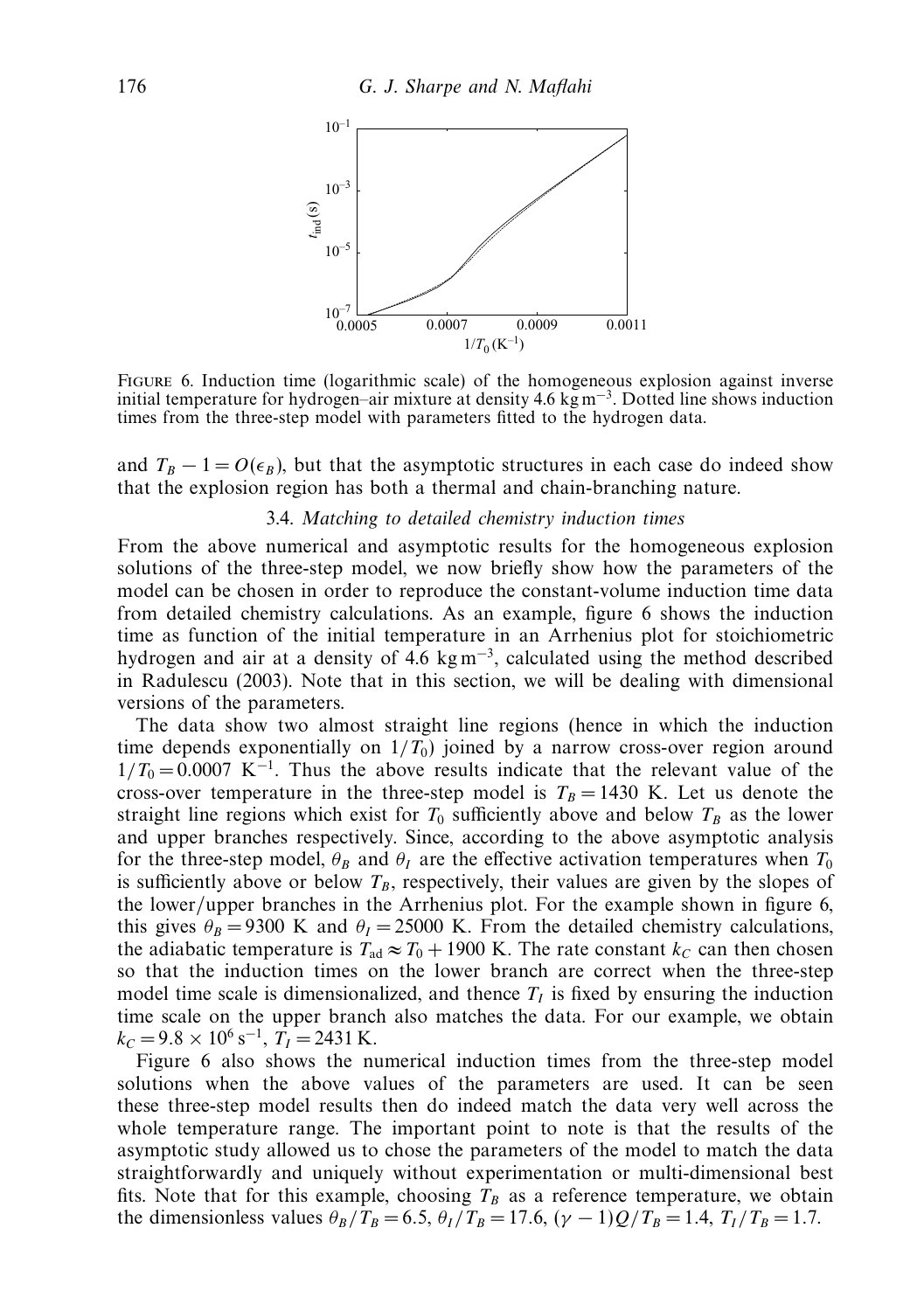The standard three-step model can similarly be fitted to induction time data of hydrocarbons such as acetylene which have similar features to those in hydrogen mixtures (Radulescu 2003). However, in this case one should take into account that the branching step may release significant heat (Varatharajan  $\&$  Williams 2001), and hence how this alters the structures and asymptotic solutions when  $T_B - 1 < 0$  needs to be examined. We intend to do so in the future. Other hydrocarbons, such as methane, do not show a cross-over effect in the induction time curves: their induction time appears to have single exponential dependence on  $1/T_0$ . Since in these mixtures the main reaction stage is very short compared to the induction zone, it could be argued that the three-step model can still be applied, but with a high value of  $T_B$ , such that the cross-over temperature is never reached. However, in such a case, the asymptotics above shows that the model could then be effectively reduced to a simpler one-step model.

#### 4. Shock initiation

As in previous studies, here we consider one-dimensional shock initiation where the shock is produced by a constant-velocity piston moving in the x-direction, or equivalently by the reflection of a weaker shock from a stationary wall. For such a shock-induced ignition scenario, spatial dependence needs to be reinstated, and the governing equations are then

$$
\frac{D\rho}{Dt} + \rho \frac{\partial u}{\partial x} = 0, \quad \rho \frac{Du}{Dt} = -\frac{\partial p}{\partial x}, \quad \frac{De}{Dt} - \frac{p}{\rho^2} \frac{D\rho}{Dt} = 0,
$$
\n
$$
\frac{Df}{Dt} = -R_I - R_B, \quad \frac{Dy}{Dt} = R_I + R_B - R_C,
$$
\n(4.1)

where u is the gas velocity in the x-direction,  $p = \rho T$  is the pressure and  $e = T/(\gamma - 1)$ is the internal energy. As usual, the results are given in the piston rest frame, i.e. such that  $x$  and  $u$  measure distance and speed with respect to the piston face. The pressure, temperature and density in (4.1) have been non-dimensionalized by using the values in the initial post-shock state, and velocity is then scaled with  $\sqrt{\tilde{p}_s/\tilde{\rho}_s}$ , so that distance is scaled with  $\sqrt{\tilde{p}_s/\tilde{\rho}_s}/\tilde{k}_c$ , where an 's' subscript denotes values in the initial post-shock state. The initial dimensionless shocked state is thus given by

$$
p_s = 1, \quad \rho_s = 1, \quad T_s = 1, \quad u_s = 0, \quad f_s = 1, \quad y_s = 0.
$$
 (4.2)

If the initial shock Mach number is denoted by  $M_0$ , then the upstream, quiescent state (denoted by a zero subscript) is given by

$$
\rho_0 = \frac{\gamma - 1}{\gamma + 1} + \frac{2}{(\gamma + 1)M_0^2}, \quad p_0 = \frac{\gamma + 1}{\gamma + 1 + 2\gamma(M_0^2 - 1)}, \quad T_0 = p_0/\rho_0,
$$
\n
$$
u_0 = (\rho_0 - 1)M_0 \left(\frac{\gamma p_0}{\rho_0}\right)^{1/2}, \quad f_0 = 1, \quad y_0 = 0.
$$
\n(4.3)

Here we consider an initial shock Mach number  $M_0 = 1.5$ , together with the dimensionless parameter set (3.4), and vary  $T_B$ , which is now the ratio of the branching cross-over temperature to the initial shock temperature.

Equations (4.1) are solved using the second-order adaptive-mesh shock-capturing method described in Sharpe (2002) and Sharpe & Short (2004). The spatial resolution is chosen to ensure that the finest length scales which can appear in the problem are fully resolved (Maflahi 2004, 2005).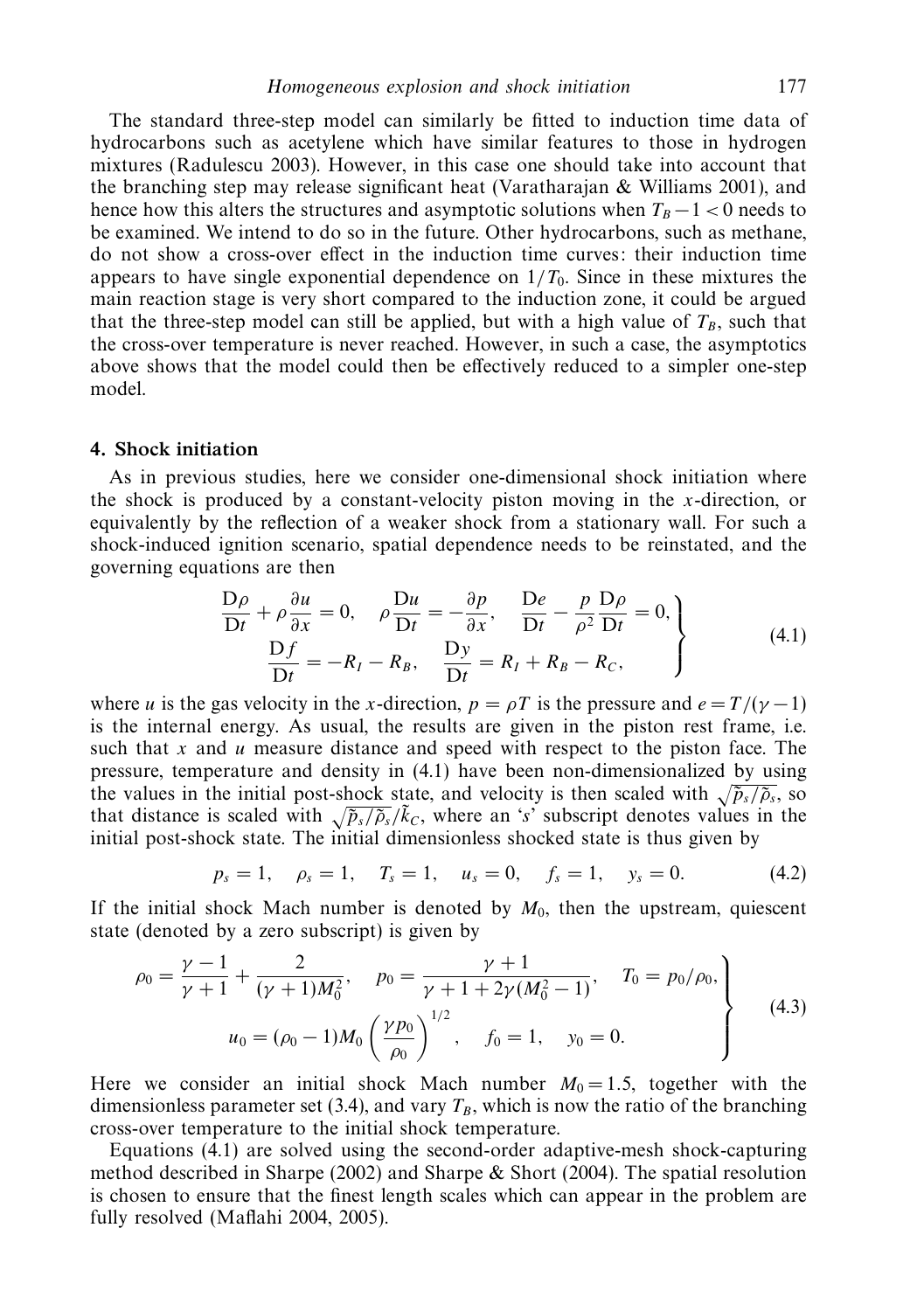

FIGURE 7. (a) Pressure profiles, (b) temperature profiles, (c) fuel mass fraction profiles, (d) radical (solid lines) and product (dashed lines) mass fraction profiles, (e)  $pV$ -diagrams and  $(f)$  pV-diagrams magnified in the region behind the shock (dotted line is the isentrope through the initial shock state), at times 0.483, 0.725, 0.966, 1.208 and 1.450.  $T_B = 0.6$ 

#### 4.1. Results

We first consider values of  $T_B$  in the regime  $T_B - 1 = O(1) < 0$ . As we have seen in § 3.1, the homogeneous-explosion solutions in this case have a explosion region which is mainly chain branching in nature, and the heat release in these solutions can be well described by the reduced two-step model. Of course, it does not necessarily follow that the two-step model can still quantitatively describe the three-step solutions for dynamic (spatially dependent) problems, such as shock initiation. Whether or not this is the case is examined below.

Figure 7 shows the evolution for the case  $T_B = 0.6$ , presenting spatial profiles of pressure, temperature and chemical mass fractions. Analogous to the homogeneousexplosion solution, initially there is a thermally neutral induction stage, and thus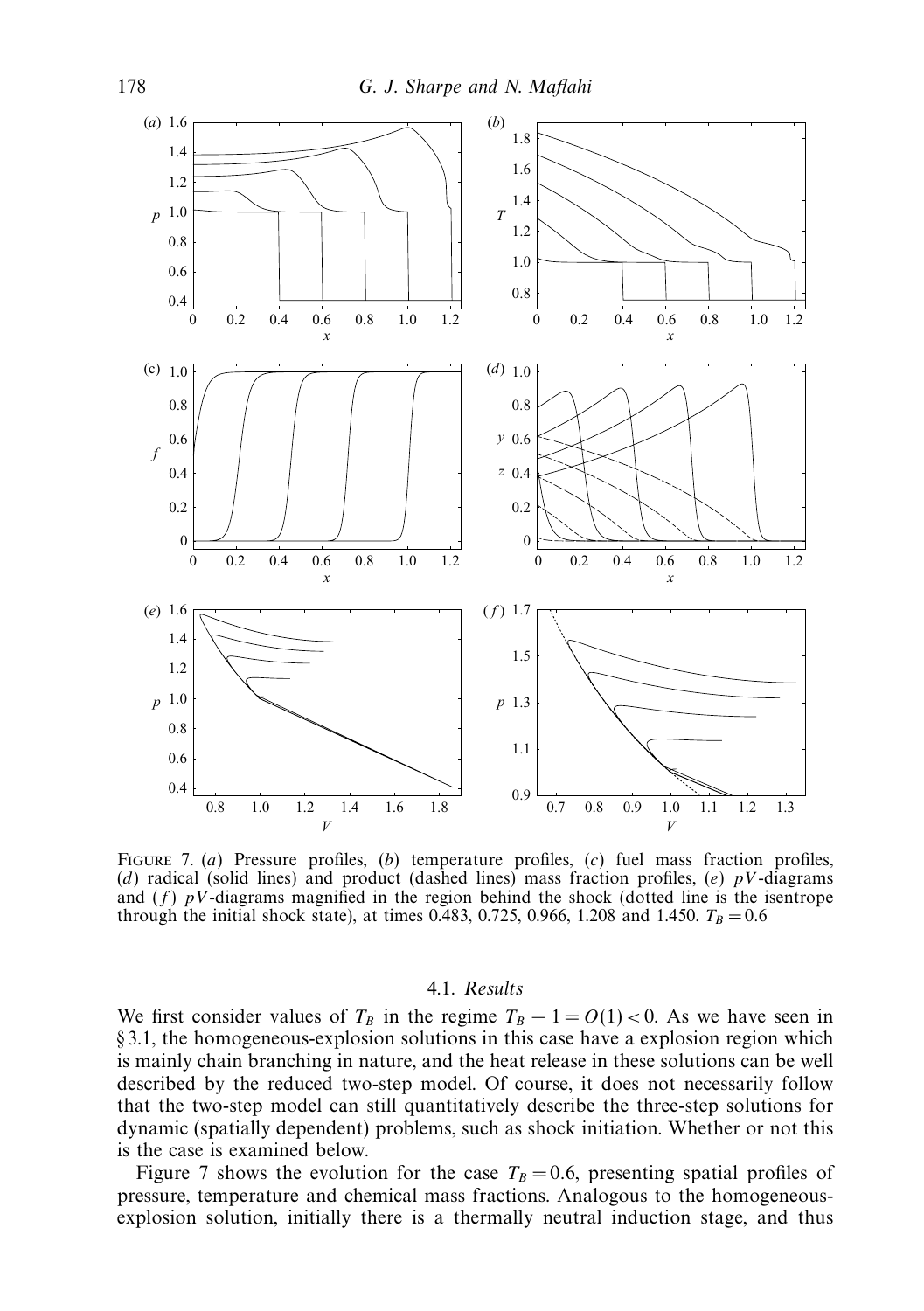there is no gas-dynamics between the piston and the shock, since the pressure and temperature remain virtually uniform. At  $t = 0.483$  (the homogeneous-explosion induction time for this  $T_B$ ), the chain-branching explosion begins at the piston, as can be seen in figures  $7(c)$  and  $7(d)$  which show rapid depletion of fuel and buildup of chain carriers near  $x = 0$ , with virtually no products having formed yet. The chainbranching explosion region (where  $f$  decreases rapidly and  $y$  increases to a maximum) can be seen to subsequently propagate away from the piston, since each particle reaches its induction time in turn as one moves away from the piston, due to the passage of the shock. Once the explosion is complete (which occurs first at the piston) the termination stage begins, producing heat and a build up of radicals. The heat release produces pressure disturbances, which begin to propagate away from the piston towards the shock at the sound speed of the undisturbed post-shock state.

The chain-branching explosion region can be shown to propagate away from the piston subsonically (Sharpe 2002; Dold & Kapila 1991). Indeed, the pressure and temperature disturbances created in the following exothermic termination region can be seen to move ahead of the branching region in figure 7. This results in an increasing pressure (as one moves back from the shock) part of the induction zone region. Figure  $7(a)$  shows that subsequently a steepening front develops near the head of the disturbed induction region. By  $t = 1.450$ , the initial pressure disturbances have overtaken the shock, increasing its strength slightly, and the compressive front has steepened to the formation of a very weak secondary shock, although this steepened region collides with the shock before it has time to develop further.

The *pV*-diagrams in figures  $7(e)$  and  $7(f)$  clarify the evolution. In these diagrams, the profiles consist of the lead shock wave (which remains virtually undisturbed at the times shown), followed by the disturbed induction region, which has negative slope in the  $pV$ -plane, and which is in turn followed by a thin explosion region within which both the pressure and density reach a maximum. Subsequent to this, an expansive termination region in which the pressure and density decrease is apparent. One should not confuse the compressive disturbed induction zone region of the  $pV$ -diagrams with the exothermic reaction waves (weak detonations) associated with compressive  $pV$ regions with negative slopes, as identified by Singh  $\&$  Clarke (1992) and Clarke & Nikiforakis (1999). Indeed, ahead of the explosion region the reactions are not exothermic, hence here the energy equation can be replaced with the condition that the entropy is constant behind the shock, i.e.  $p = 1/V^{\gamma}$  (since  $p = V = 1$  just behind the undisturbed shock). Figure  $7(f)$  shows that the disturbed induction zone region does indeed lie along  $p = 1/V^{\gamma}$  (at least while the shock is not significantly disturbed by the overtaking pressure waves). Hence as particles pass through the induction zone, they evolve along the isentrope. This can also be shown to be the case for the two-step model results in Sharpe (2002). The exothermic termination region, which also lies along a negative slope in the  $pV$  diagrams, can however be identified with reactionwave behaviour, and since it is expansive it is a fast flame (Singh & Clarke 1992; Clarke & Nikiforakis 1999). However, the slope of this region also has some curvature, indicating that it is an unsteady process (Clarke  $\&$  Nikiforakis 1999). Furthermore, the magnitude of the slope of the termination region can be seen to increase with time in figure  $7(e)$ , and hence it is accelerating (Clarke & Nikiforakis 1999).

Subsequent to the times shown in figure 7 the compression wave overtakes the shock, resulting in a rapid strengthening of the shock front. The shock and termination zone then continue to accelerate, while the induction zone region becomes shorter due to higher post-shock temperatures. However, the fast-flame termination region accelerates faster than the shock, so that the final stage of the evolution is a smooth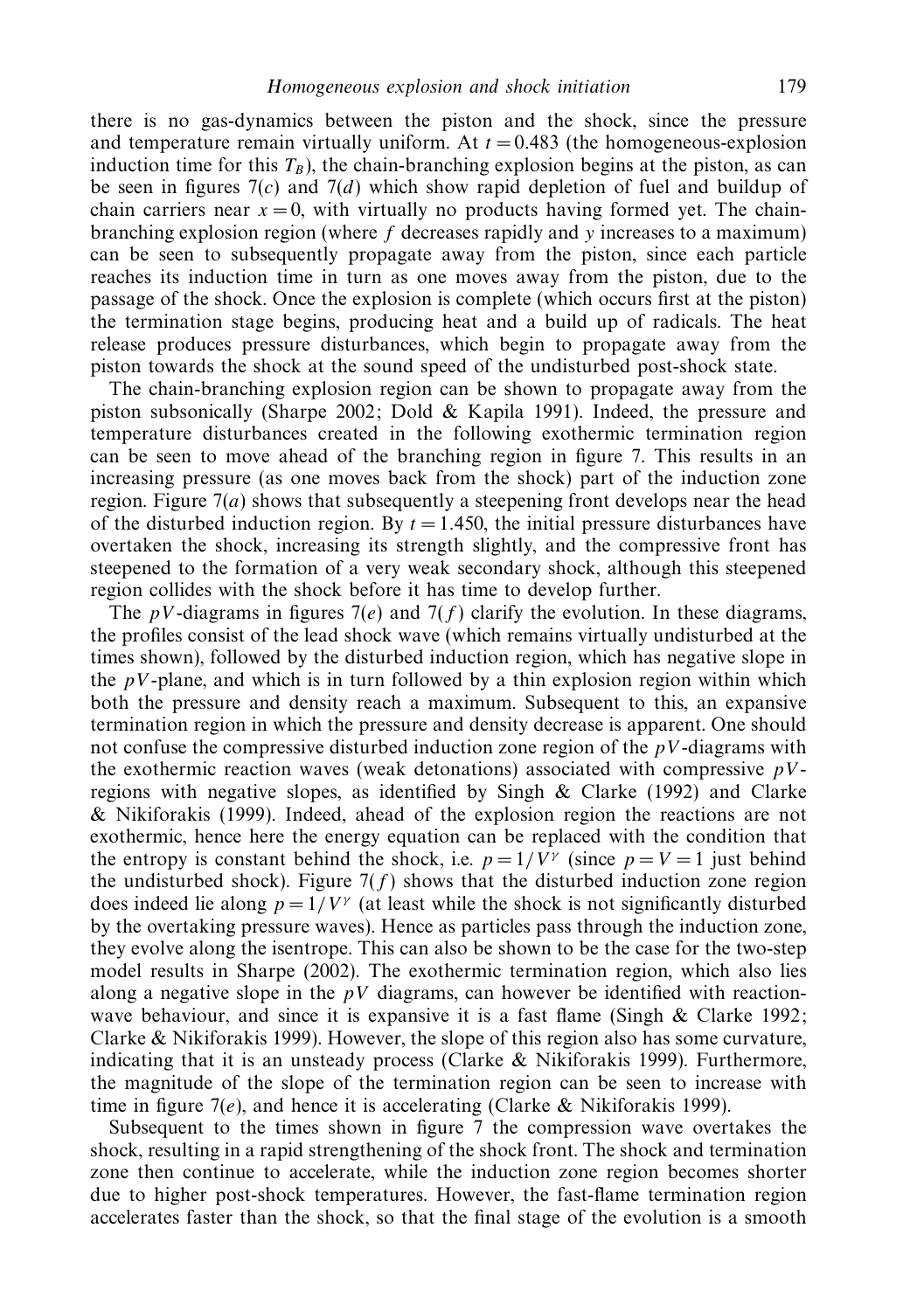

FIGURE 8.  $(a)$  Pressure profiles and  $(b)$  temperature profiles for the two-step model with  $k = 0.476$  (corresponding to  $T_B = 0.6$ ) at times 0.483, 0.725, 0.966, 1.208 and 1.450. Also shown as dotted lines are the three-step solutions with  $T_B = 0.6$ .

but slow growth of the shock–reaction complex into a fully coupled CJ detonation wave propagating through the quiescent explosive (Maflahi 2004).

This entire evolution for  $T_B = 0.6$  is qualitatively like those described by the twostep model for values of  $k$  of order unity (for example it is intermediate between the  $k = 5$  and  $k = 0.25$  cases shown in Sharpe 2002). However, given the homogeneousexplosion parameter matchings between the two- and three-step model, it remains to determine how well the model solutions agree for the dynamical shock initiation scenario. For  $T_B = 0.6$ , the homogeneous explosion matching gives  $k = 0.476$ . Figure 8 shows the pressure and temperature profiles from a two-step model simulation with  $k = 0.476$ , at the same times as for  $T_B = 0.6$  in figure 7 (these three-step solutions are also re-shown in figure 8 as dotted lines for direct comparison).

The results for the two models are in qualitatively good agreement, but there are noticeable differences. These differences are due to the assumption in the two-step model that the explosion is instantaneous and purely chain branching. In the full three-step model, however, while the main part of the explosion region is thin, the overall explosion zone scale is not negligible. For the homogeneous explosion, this is apparent from the analytical structure in equations (3.5) to (3.7). In particular, the induction and explosion regions both evolve on the same time scale,  $e_B t$ . For example, from figure  $2(a)$  for  $T_B = 0.6$  it can be seen that the time from which the explosion starts (when y reaches 0.01, say) to when it ends (when y peaks, say) is indeed comparable to the induction time. Even for  $T_B = 0.6$ , this finite explosion time still allows for a small degree of termination (and heat release) within it.

Returning to the shock initiation case, the replacement of the (spatially) distributed chain-branching explosion region in the three-step case by the instantaneous purely chain-branching explosion in the two-step model causes several differences from the three-step model solutions. The main difference is that the three-step model solutions appear as a 'diffused' version of the two-step solutions. For example, a difference can be seen in the point of maximum pressure that propagates away from the piston. In the two-step model, this is the point where  $\xi(x, t) = 1$  and hence separates the induction stage ahead from the main reaction stage behind. Due to the switching on of the heat release at this point (via the Heaviside function in the main reaction step), the pressure and temperature gradients are discontinuous here. For the three-step case, however, because of the distributed explosion region, the pressure gradients are rapidly changing around the peak, but are nevertheless smooth.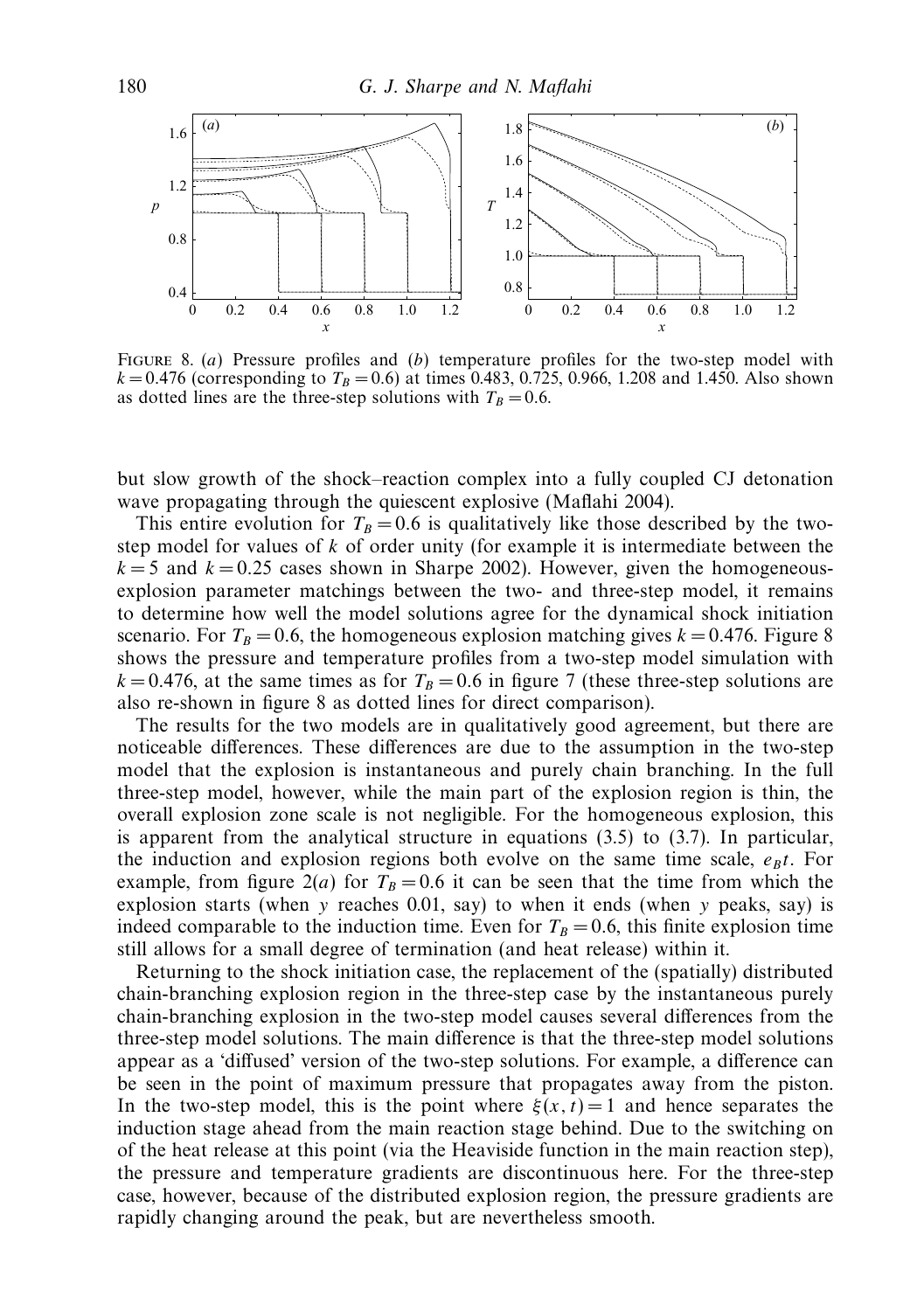The two-step model has another gradient discontinuity at the head of the disturbed induction zone region. This is the point which the sound wave from the first point of heat release has reached. This first disturbance occurred when the particle at the piston switched on its heat release stage (at the homogeneous induction time). Since the heat release was switched on instantaneously in the two-step model, this results in the gradient discontinuity at the lead sound wave from the termination zone. For the three-step model, however, since the termination rate begins in a more distributed fashion near the piston, as can be seen at the first time in the temperature plots in figure  $8(b)$ , the head of the disturbed induction zone region has a smooth structure. Indeed the initial heat release near the piston causes a 'foot' at the head of the disturbed induction zone at later times. It is this difference in the structures at the head of the disturbed induction region which causes the main difference between the solutions. In the two-step model, the flow profile steepens at the gradient discontinuity marking the head of the disturbed induction zone region. Indeed, by the third time shown in figure 8, a weak shock has formed here, which can be seen to then rapidly amplify as it propagates forward. At the last time shown in figure 8, this secondary shock is about to collide with the leading shock. For the three-step model however, the smoothed nature of the disturbed induction region results in a less rapid compressive steepening. In this case, the steepening forms behind the leading 'foot' region, but it only becomes a weak shock just before it collides with the lead shock.

Despite these differences, the two-step solutions are still sufficiently representative of those of the three-step model that the two-step studies in Sharpe (2002) should provide useful predictions of how the evolution will depend on  $T_B$  (via k). For the two-step model, the evolution is sensitive to k, and hence it will be sensitive to  $T_B$ in the three-step case. In particular, the results in Sharpe (2002) predict that, for increasing  $T_B$ , corresponding to increasing k, the secondary shock will form closer to the piston and have more time to amplify before it collides with the leading shock. On the other hand, Sharpe (2002) predicts that for sufficiently low  $T_B$ , corresponding to small values of  $k$ , no secondary shock will form and instead the pressure disturbances couple directly with the leading shock.

These predictions of the dependence of the solution on  $T_B$  from the two-step study are confirmed in figures 9 and 10, which shows the evolution for  $T_B = 0.5$  and  $T_B = 0.8$  $(k=0.101$  and 3.22, respectively). In the case of  $T_B = 0.5$ , it can be seen that heat release at the piston begins when the shock has moved a smaller distance than for  $T_B = 0.6$ , and the disturbances reach and couple with the shock before any significant steepening can occur, as predicted. For the larger value of  $T_B = 0.8$ , figure 10 shows that since now the induction time is of the order of the termination-rate time scale, the shock has moved quite far by the time that heat release begins at the piston, and hence the compressive induction zone region does have time to steepen significantly, and a secondary shock forms long before the disturbances catch up with the leading shock. However, unlike the two-step case, where the secondary shock always forms at the head of the disturbed region, in this three-step case the shock forms inside the smoothed disturbed induction zone region.

However, it should be noted that for  $T_B = 0.8$ , as in the homogeneous explosion, the assumptions of the two-step model are breaking down. This is because there is now a significant overlap of branching and termination within the explosion region. For example, at the first time shown in figure 10, both radicals and a smaller amount of products can be seen to be building up in a region near the piston. This build up of products results in a small but significant temperature gradient nearer the piston (figure  $10b$ ), even before the homogeneous induction time. Indeed, the explosion region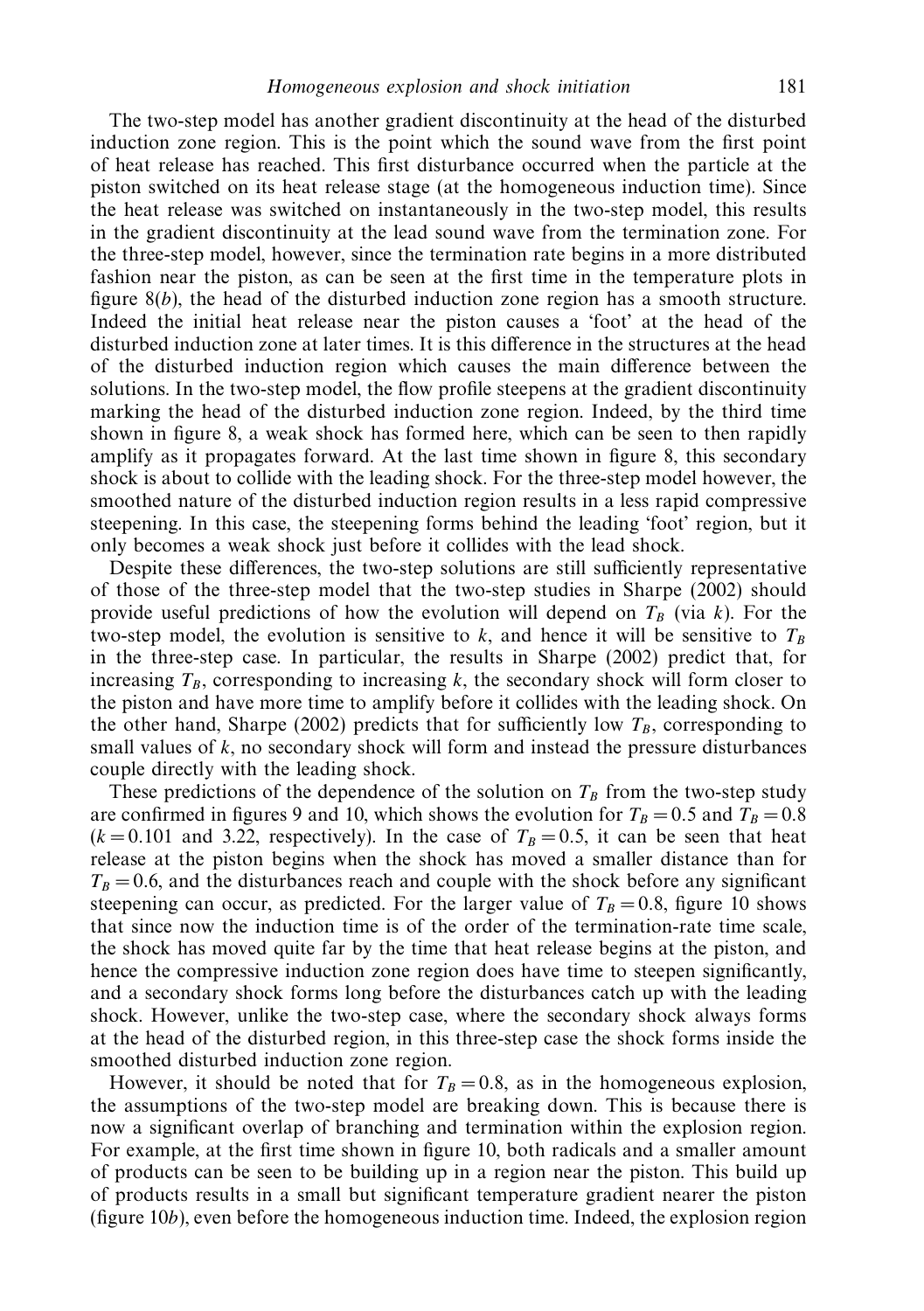

FIGURE 9. (a) Pressure profiles, (b) temperature profiles, (c) fuel mass fraction profiles, (d) radical (solid lines) and product (dashed lines) mass fraction profiles and (e)  $pV$ -diagrams, at times 0.101, 0.183, 0.263, 0.345, 0.426 and 0.507.  $T_B = 0.5$ .

which propagates away from the piston is now initially quite thick, e.g. occurring over a distance of order unity around the pressure maximum at the second and third times shown in figure 10. Nevertheless, the explosion region still propagates subsonically, in qualitative agreement with the two-step predictions, since disturbances can be seen to propagate ahead of the explosion region into the induction zone. The  $pV$ -diagrams show that while the initial part of the disturbed induction region (as one moves back from the shock) still lies along an isentrope, there is now a significant compressive region where the  $pV$ -curve departs from the isentrope before the pressure maximum is reached. Again, this is due to small but significant heat release occurring in the thick explosion region before the pressure maximum. The main part of the termination stage is still an expansive fast-flame region in the  $pV$ -diagram.

As the secondary shock forms and amplifies, due to the increasing temperatures behind it, the following explosion region becomes thinner. This is due to the post-shock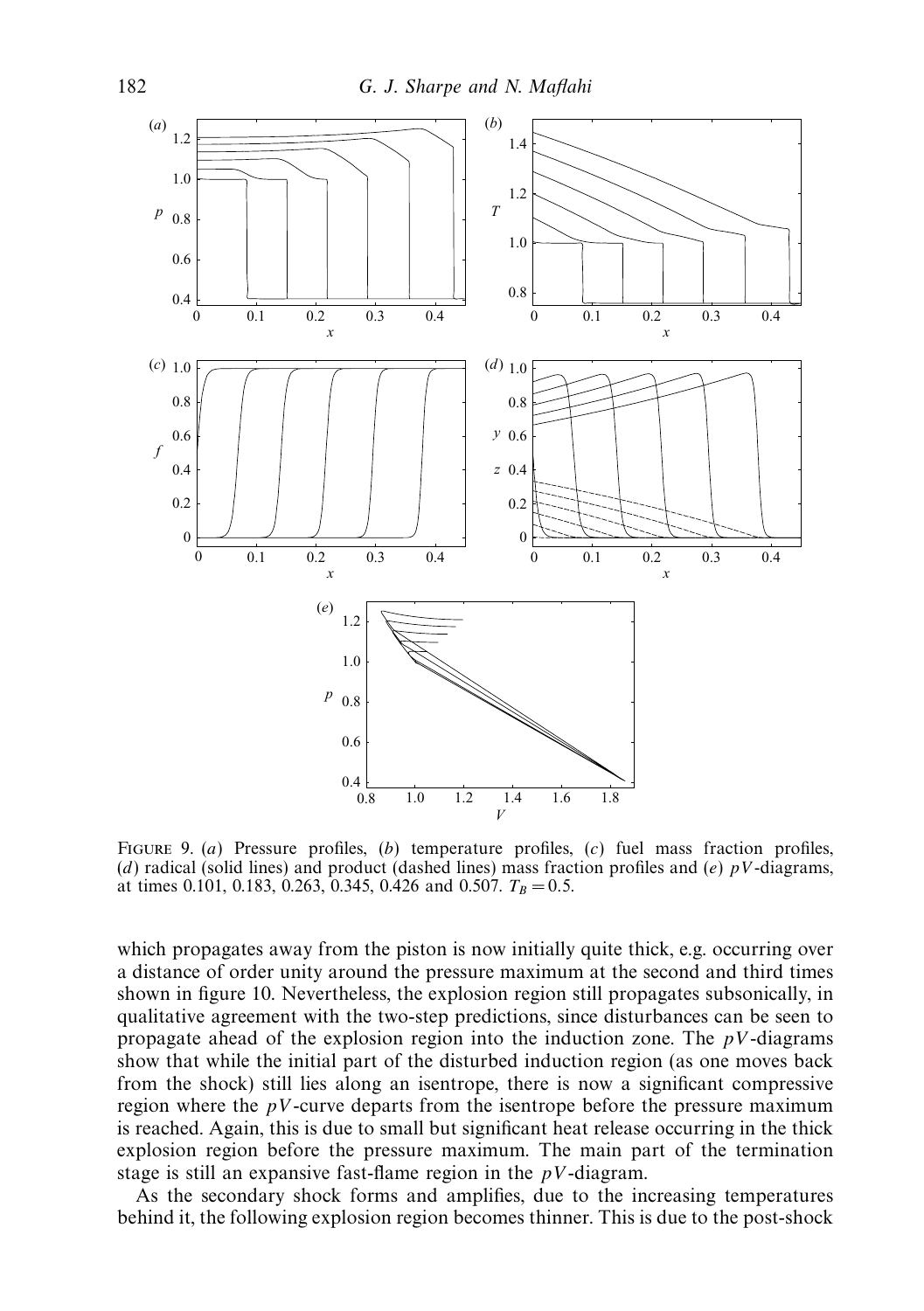

FIGURE 10. As figure 9 but at times 3.801, 4.752, 5.702, 6.652 and 7.602.  $T_B = 0.8$ .

temperatures becoming increasingly above the chain-branching crossover temperature, resulting in the chain-branching rate increasing exponentially rapidly behind the shock. This can be seen in figure  $10(d)$ , where the peak radicals increases with time, and the overlap between the branching and termination stages decreases, so that the explosion region is becoming more purely chain branching in nature. The last two times in the  $pV$  diagrams show that both the shock and fast-flame termination region are accelerating (since their slopes are increasing in figure  $10e$ ). However, they do not accelerate rapidly enough to even begin to approach a full coupling into a strong CJ detonation (at which point they would lie along a common line in the  $pV$ -plane) before the shocks collide. Subsequently, the shock collision rapidly produces a strong detonation propagating through the quiescent fuel.

We next consider solutions for the values of  $T_B > 1$ . As we have seen in § 3.2, the homogeneous explosions for such values are mainly thermal, and can be effectively described by the reduced one-step model. Again, it remains to examine whether this is still the case for the shock-initiation scenario.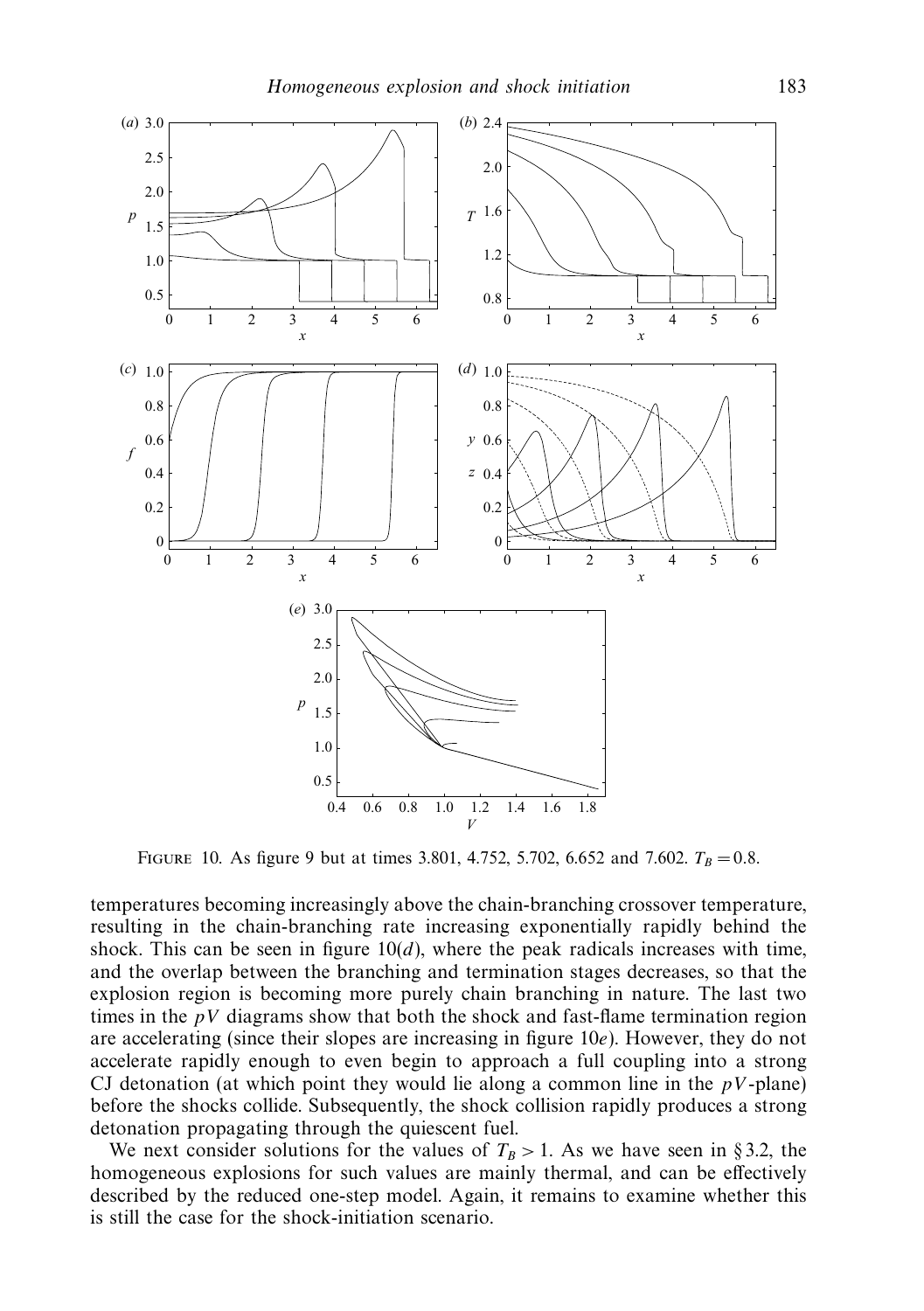

FIGURE 11. (a) Pressure profiles, (b) temperature profiles, (c) fuel mass fraction profiles, and (d) radical (solid lines) and product (dashed lines) mass fraction profiles, at times 494.4, 512.7, 531.0, 549.3, 567.6 and 575.4.  $T_B = 1.2$ .

Sharpe  $\&$  Short (2004) show the complete one-step evolution in their figures 5, 9 and 10 for the same parameters as used here  $(Q=4, \gamma=1.4, M_0=1.5, k^*=k_1)$ and  $\epsilon = \epsilon_1 = 1/15$ ). Note that Sharpe & Short (2004) used the high-activation-energy asymptotic induction time to non-dimensionalize time, and hence their distance and time-scales need to be multiplied by 917.8 in order to obtain the scales used in this paper, given the homogeneous explosion parameter matching (3.19). To summarize their results briefly here, a reaction wave emerges at  $t = 1390$ , which largely consists of a (shockless, supersonic) weak detonation, followed by an unsteady region and very small fast-flame region, which only occur in the region where  $z = 1 - f$  is less than about 0.2. The unsteady region moves forward through the reaction wave as it propagates, but a secondary shock forms at  $t = 1436$ ,  $x = 165$ , at a point inside the reaction zone where  $z \approx 0.6$ . The shock and reaction zone then rapidly couple into a strong detonation propagating though the shocked material by about  $t = 1520$ ,  $x = 410.$ 

Figures 11 and 12 show the evolution for the three-step model with  $T_B = 1.2$ . Figure 11 shows the evolution during the initial induction stage. As in the homogeneous explosion in this case, radicals produced by the initiation step are rapidly converted directly into products and heat by the termination step, with the amount of radicals initially remaining virtually zero everywhere. In the shock-initiation case, since the material nearer the piston has been shocked (hence releasing heat) longer than that nearer the shock, this produces gas-dynamical evolution, which results in a weak gradient in pressure and temperature, just as for the one-step model solutions. The heat release also produces a very weak increase in the shock strength (cf. Sharpe & Short 2004). Only once thermal runaway begins at the piston at  $t = 575$ , and the temperature approaches  $T_B$  there, does a small degree of chain branching begin to occur (figure 11d), analogous to the homogeneous explosion.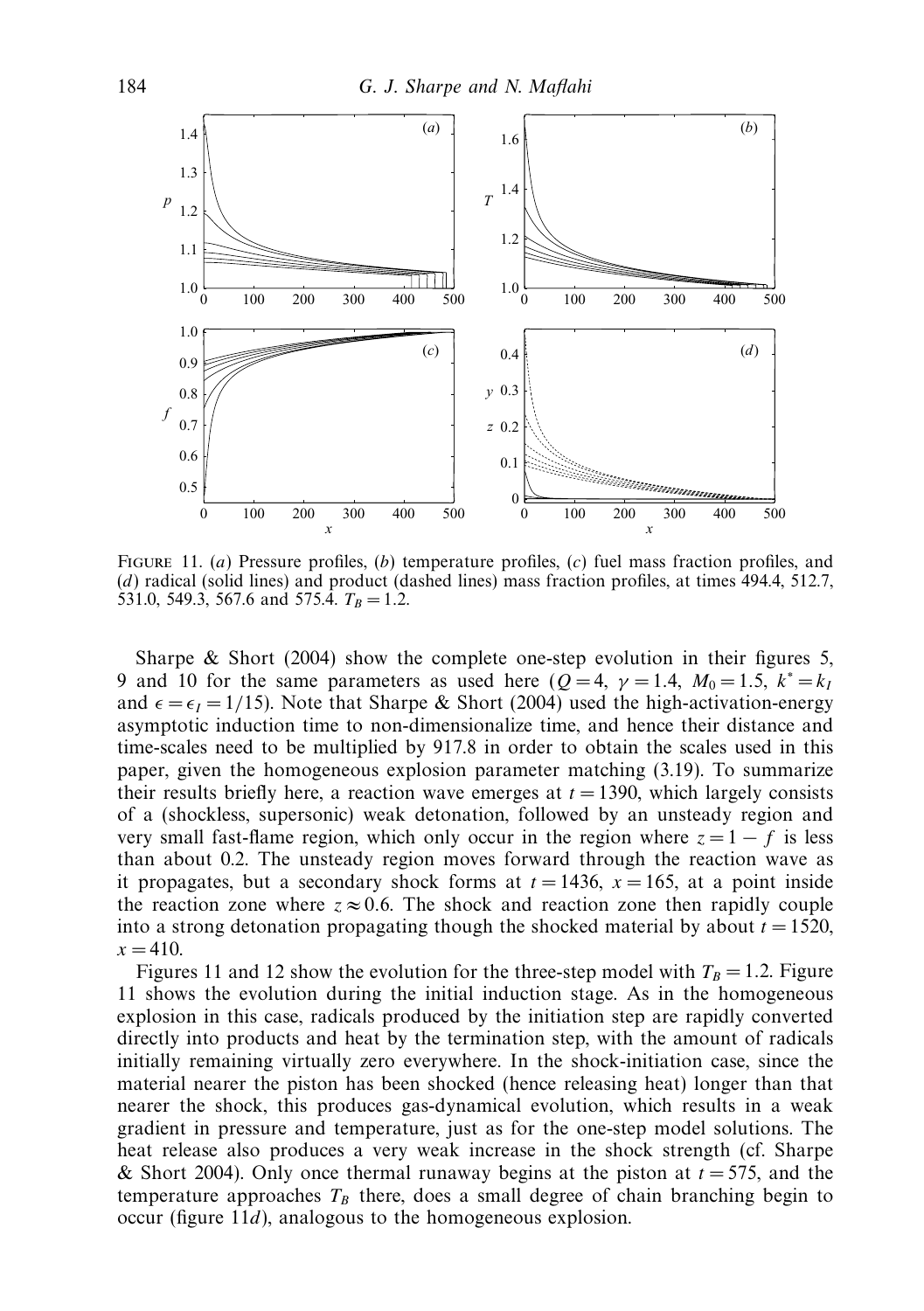

FIGURE 12. (a) Pressure profiles, (b) temperature profiles, (c) fuel mass fraction profiles, (d) radical (solid lines) and product (dashed lines) mass fraction profiles (all profiles shown in a post-leading-shock region), (e) pf-diagrams, (f) pz-diagrams and (g) pV-diagrams, at times 590.5, 592.3, 594.1, 596.0 and 597.8.  $T_B = 1.2$ . Dotted lines are loci of the pressure maximum from the one-step model solutions.

Subsequent to the explosion at the piston, a forward moving reaction wave emerges as particles further from the piston subsequently explode in turn. In this case, the reaction wave emerges at around  $t = 580$ , much earlier than for the one-step case, as expected from the homogeneous result in figure 5. Figure 12 shows the initial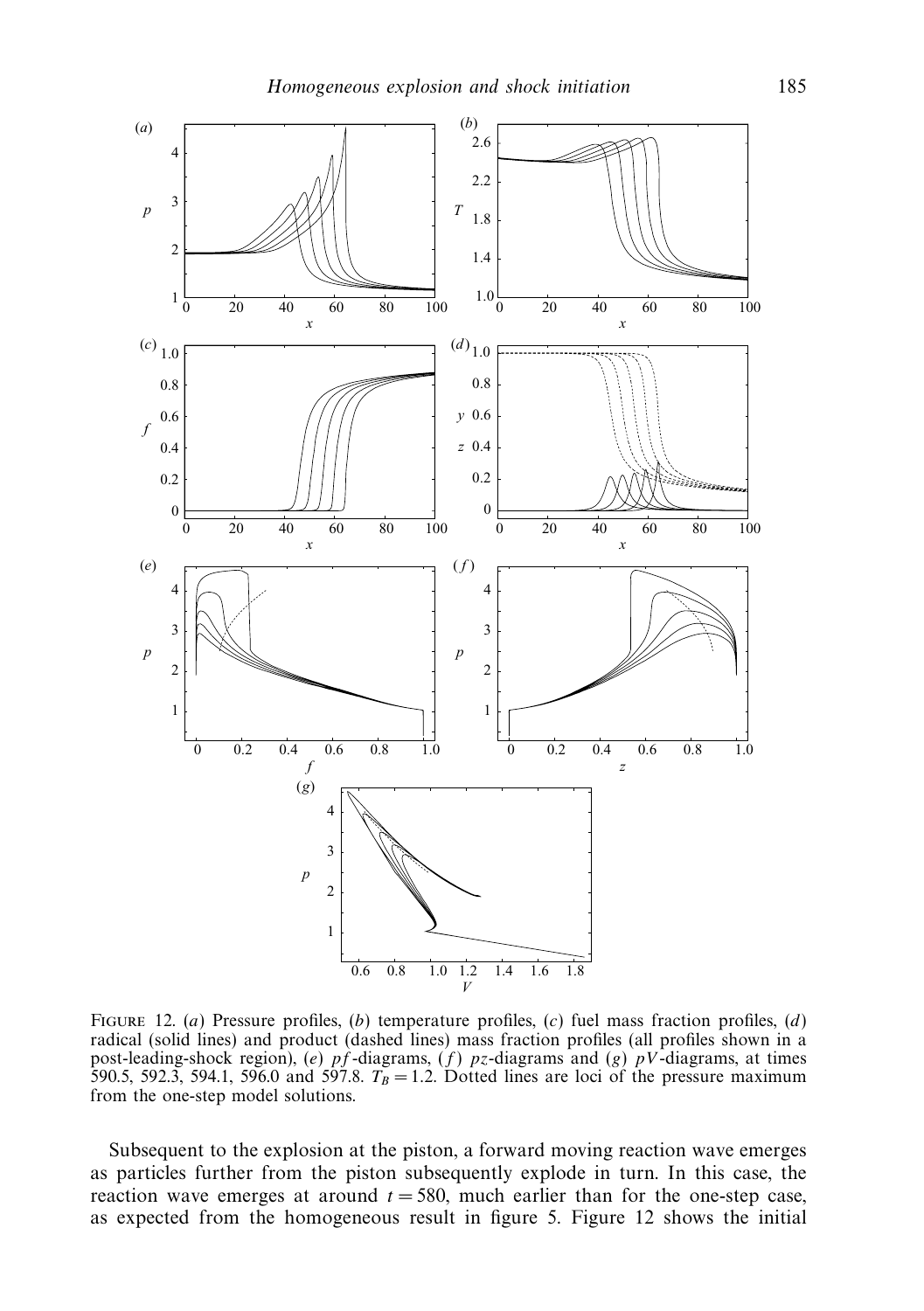evolution after the emergence of the reaction wave. At this stage, starting at the shock and moving back to the piston, the solution consists of an induction region through which pressure and temperature increase and the fuel fraction decreases (the product fraction increases), which is then followed by a rapid, but smooth, increase of the pressure to a maximum. The *pV*-diagrams in figure  $12(g)$  reveal that, since this compressive reaction wave lies mostly along a straight line with negative slope, it is in fact part of a supersonic weak detonation, and it is decelerating since the slope decreases with time (Clarke & Nikiforakis 1999). Figure 12(g) also shows that the region around the pressure maximum is highly curved in the  $pV$ -diagrams and hence this is an unsteady region. This unsteady region is in turn followed by an expansion wave.

Figures 12(e) and 12(f) show the solutions in pressure–fuel fraction and pressure– product fraction planes, which help to reveal where various features lie within the reaction zone. The  $pf$ -diagrams show that, initially, the fuel is depleted within the weak detonation: the pressure increases as  $f$  decreases and the pressure maximum occurs only once f is nearly zero. Hence, as can predicted by the differences in the homogeneous structures in figure 5(b) (Sharpe & Short 2004), for  $T_B = 1.2$  the weak detonation consists more nearly of the entire explosion region than for the one-step model. Indeed, figure  $12(e)$  also shows as a dotted line the locus of the pressure maximum in the  $pf$ -plane (which is a rough measure of the end of the weak detonation part of the reaction wave) for the one-step model solution. As can be seen, for  $T_B = 1.2$ , the rear of the weak detonation lies significantly further towards the completely burnt fuel state,  $f = 0$ , than for the one-step model.

Figure  $12(d)$  shows that the nature of the reactions in the weak detonation in the three-step solution is different to that of the purely thermal one-step model, in that a moderate, but increasing, amount of chain branching occurs within the weak detonation. Indeed, it is also important to note that for the homogeneous explosion with  $T_B = 1.2$  shown in figure 5, the validity of the one-step description is beginning to break down, since chain-branching effects in the explosion are becoming significant. The maximum in the radical mass fraction occurs within the explosion region, before the pressure maximum is reached. After the fuel is completely depleted, a small but significant amount of radicals still exists, and hence the heat release is not completed within the explosion region, unlike in the one-step model case. Instead, there is small following termination region in which the radicals are depleted. This can be seen best in the pz-diagram in figure  $12(f)$ , which shows that, although the fuel is almost completely depleted there, the pressure maximum occurs while the composition is still not all products. Thus the unsteady region around the pressure maximum is a combustion region in which heat is still being released. This region moves forward away from the end of the reaction zone in figure  $12(f)$ , so that the final part of the heat release then begins to occur within the expansive region, which can be identified as part of a quasi-steady fast flame from the  $pV$ -diagrams (Clarke & Nikiforakis 1999; Singh & Clarke 1992). The  $pz$ -diagrams, which show the structure of the complete exothermic reaction zone, rather than just the explosion region as in the  $pf$ -diagrams, are in fact remarkably similar to the  $pz$ -diagrams for the one-step solutions in Sharpe & Short (2004). Thus, for the purpose of a more direct measure of comparison, the locus of the pressure maximum from the one-step calculations is also shown in figure  $12(f)$ . This can be seen to be in quantitative agreement with the  $T_B = 1.2$  three-step model solution. Similarly, the pV-evolution in figure 12(g) is also in quantitative agreement with that for the one-step solution (again, the locus of the pressure maximum from the one-step calculation is also shown). The pressure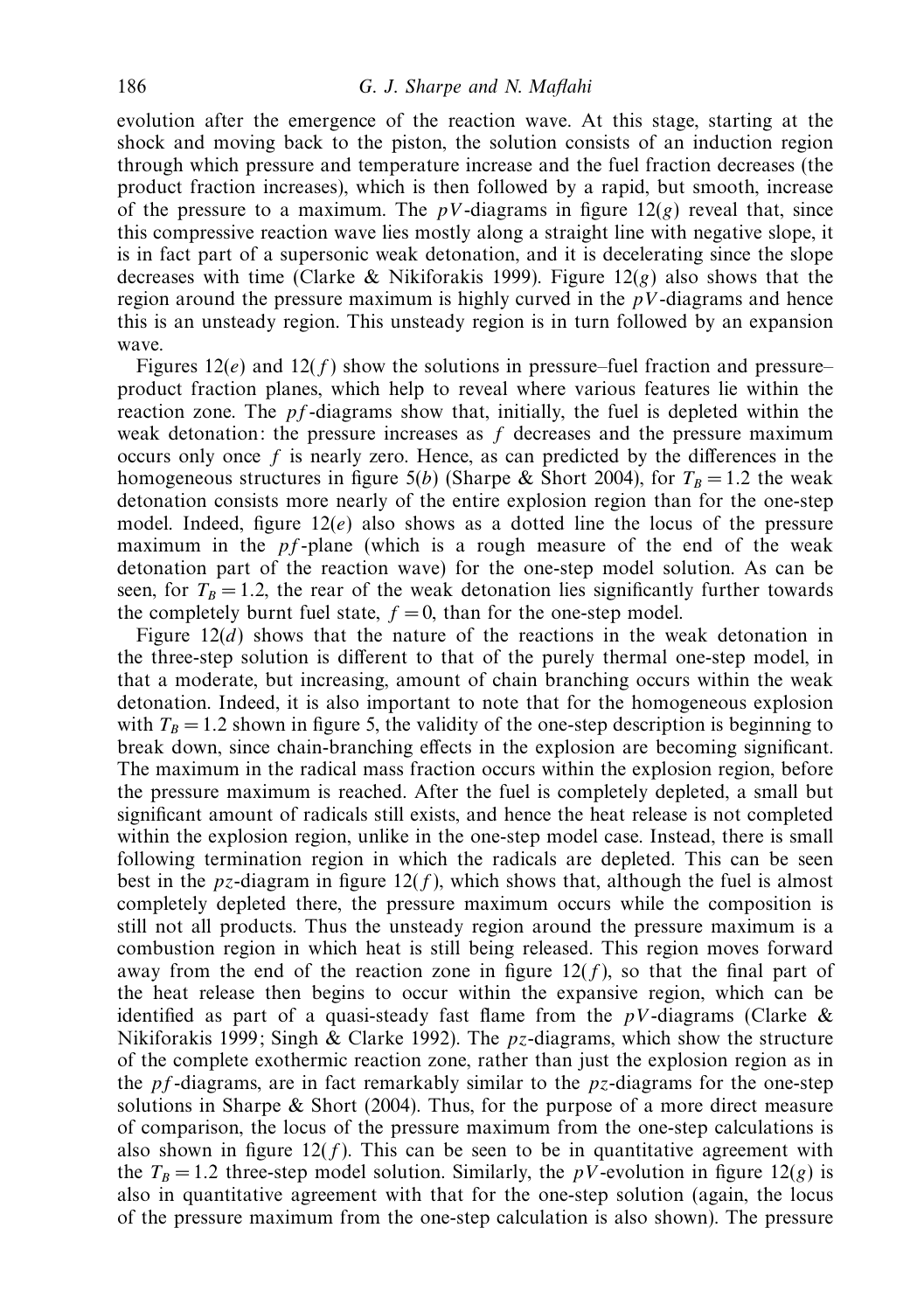and temperature profiles in figures  $12(a)$  and  $12(b)$ , are also in qualitative agreement with the results in Sharpe  $\&$  Short (2004), although the time and distance scales are markedly different, which is to be expected given the difference in the homogeneous induction times on the termination time scale.

By the final time shown in figure 12, a secondary shock has formed and begun to amplify and move through the weak detonation ahead of it, transforming it into a following fast flame. The shock forms at about  $t = 597$ ,  $x = 62$ , which is much earlier and closer to the piston than for the one-step results in Sharpe  $\&$  Short (2004) on the time scale used here. However, figure  $12(f)$  shows that the secondary shock forms when  $z \approx 0.6$ , again in quantitative agreement with the shock formation point in the one-step model. It is important to note that, for the one-step model, different shock initiation solutions are classified according to how the solutions evolve in the  $pV$ and  $pz$ -diagrams, and for the three-step model these are found to be insensitive to  $T_B$  as it is increased. Hence in these terms, the evolutionary mechanisms of the threestep gas-dynamical evolution are very well predicted by the one-step model (which represents the three-step model in the limit of large  $T_B$ ) even when  $T_B$  is as low as 1.2. While the timings differ considerably on the termination-rate time scale, as  $T_B$ increases, these times also rapidly tend to those of the one-step model. In summary, it appears that, while the one-step model cannot describe the details of the chemistry, it does effectively capture the way in which the heat release and gas-dynamics couple in the three-step model even for  $T_B = 1.2$ , at least up to the point of secondary shock formation.

However, once the secondary shock has formed, it then rapidly amplifies. If the secondary shock temperature subsequently reaches and exceeds  $T_B$ , then chain branching will become dominant over chain termination in the reaction zone behind the secondary shock. Hence at this point, the evolution may be expected to become quantitatively different to that in the one-step model. Figure 13 shows the evolution subsequent to the secondary shock formation for  $T_B = 1.2$ . The rapid growth of the shock as it propagates through the disturbed induction region behind the leading shock can be seen. Figure  $13(d)$  shows that chain branching does indeed rapidly become more dominant in the following reaction zone. As the secondary shock temperature increases, the remaining part of the induction zone behind it becomes shorter and the subsequent explosion becomes more chain branching in nature, as can be seen by the increasing radical peak and the overlap with the following termination stage becoming less pronounced.

The loci of the maximum pressure (which occurs at the secondary shock) in the one-step model solution is also shown for direct comparison in figure  $13(e-g)$ . As expected, the three-step solution does become quantitatively different from that of the one-step model at this stage. In particular, the shock accelerates through the partially reacted material ahead of it more quickly in the three-step case. This can be seen from figure 13( $f$ ), which shows that when the maximum (secondary shock) pressure has reached a given value, the shocked material is less burnt  $(z$  is smaller) in the three-step case compared to the one-step solution. Furthermore, for a given value of the maximum pressure, the pressure just ahead of the secondary shock is slightly lower in the three-step case than in the one-step case. Thus the secondary shock evolves to a strong detonation along different loci in the  $pV$ -plane (figure 13g).

Despite these differences, the  $pV$ -,  $pf$ - and  $pz$ -diagrams in figure 13 show that this stage of the evolution is still in very good qualitative agreement with the one-step solutions. In particular, in both cases the secondary shock very rapidly accelerates through the remaining portion of the weak detonation ahead of it, converting the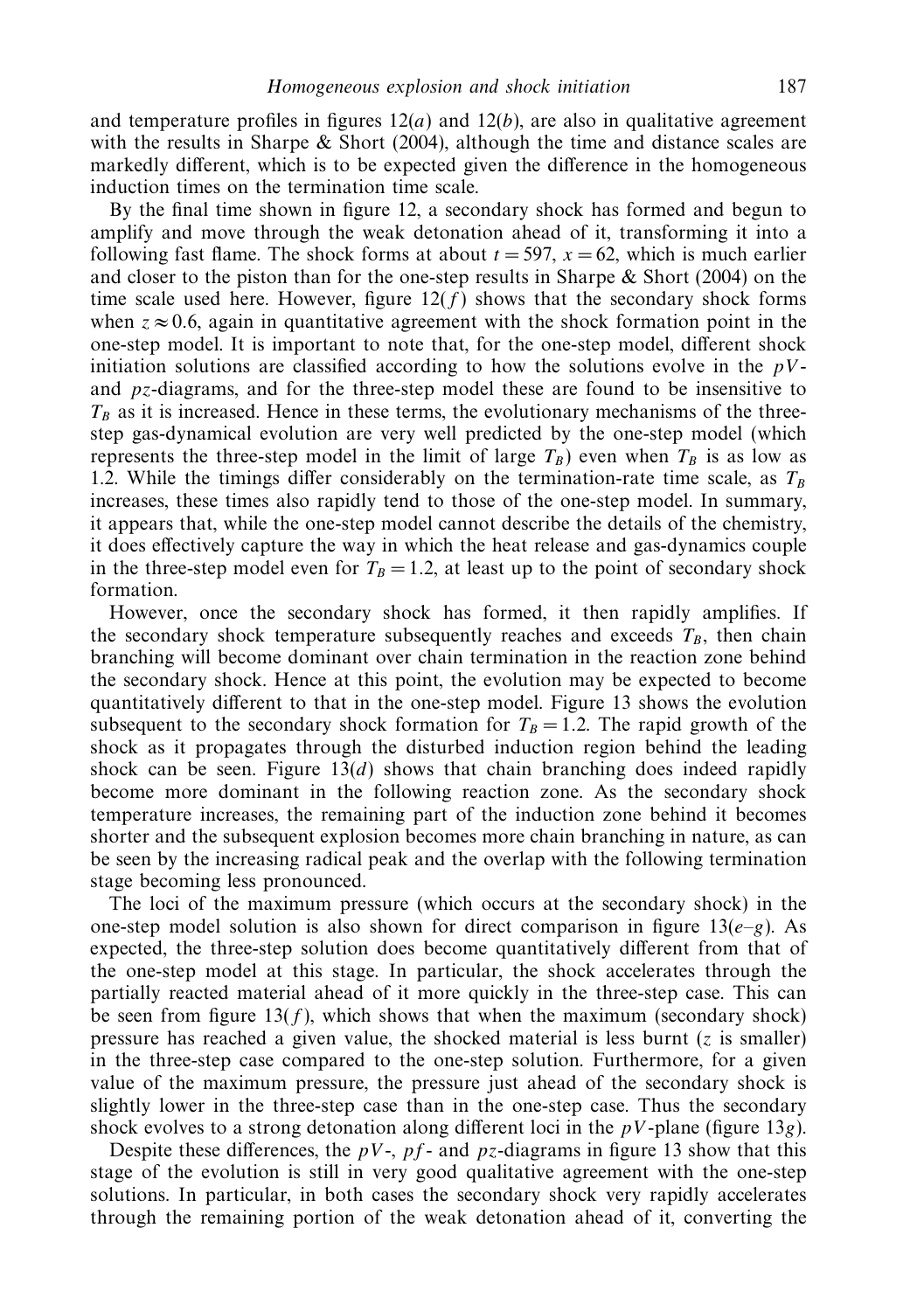

FIGURE 13. As figure 12 but at times 599.7, 608.8, 618.0, 627.1 and 636.3 ( $pV$ -diagram not shown at  $t = 627.1$  for clarity).  $T_B = 1.2$ .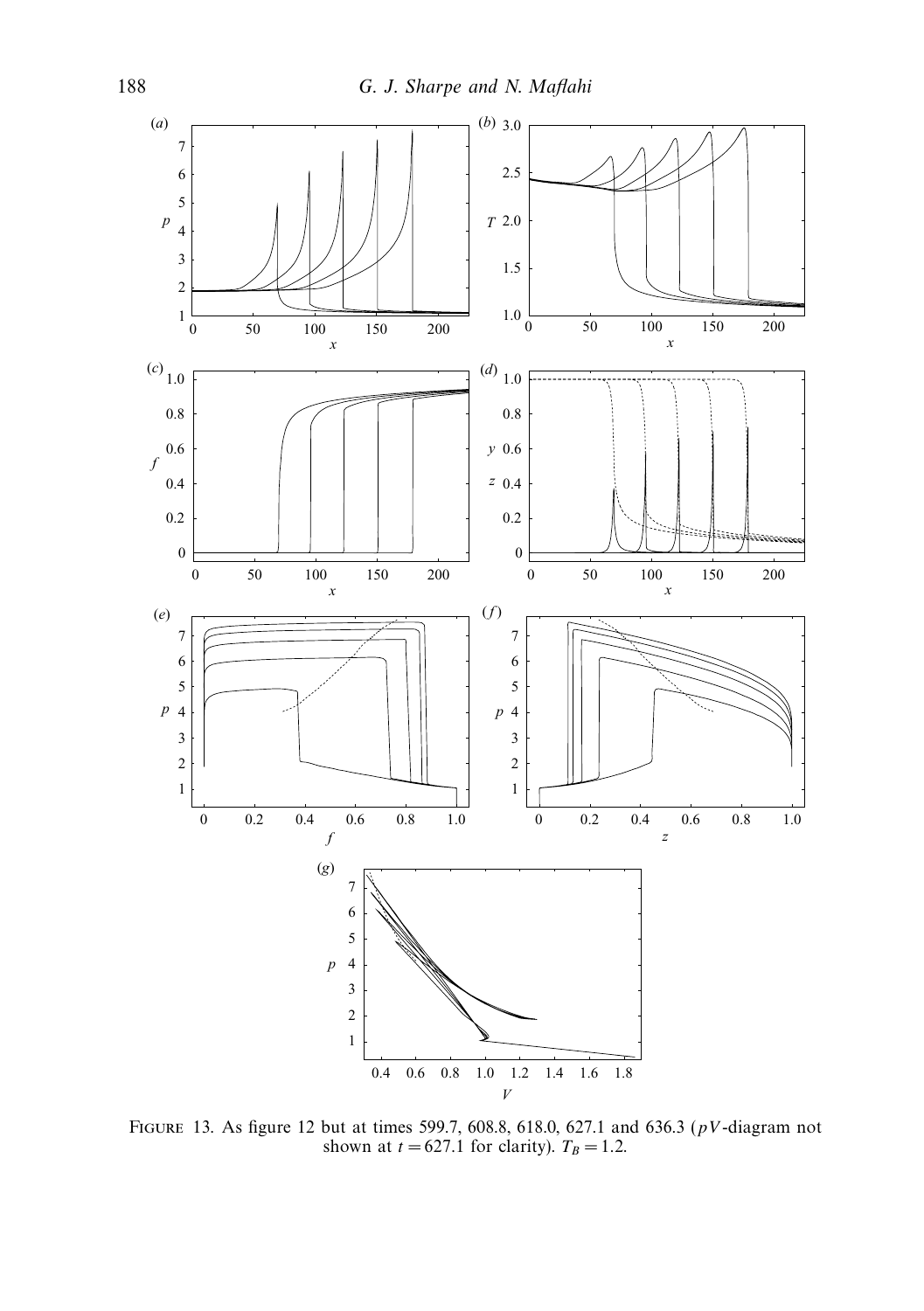

FIGURE 14. (a) Pressure profiles, (b) temperature profiles, (c) fuel mass fraction profiles, (d) radical (solid lines) and product (dashed lines) mass fraction profiles at times 34.6, 35.3, 36.0, 36.7, 37.4, 38.1 and 38.8.  $T_B = 1.0$ .

weak detonation into a quasi-steady fast flame behind it. The shock thus moves into a less and less burnt state, i.e.  $f \to 1$ ,  $z \to 0$  at the shock. Also, the fast flame accelerates with the shock (its slope increases in the  $pV$ -plane), but faster than the shock, such that they couple into a fully formed strong detonation (they begin to lie along a common straight line in the  $pV$ -plane), for both models. As  $T_B$  is increased, this stage of the evolution also becomes in better quantitative agreement with the one-step model solutions.

The remaining cases left to consider are those in which  $T_B$  is close to unity. In these cases, it is expected from the homogeneous explosion that both chain branching and termination effects will be important from the outset, and that the explosion region which emerges from the piston will have a mixed chain-branching/thermal nature. However, it is unclear at this stage whether this explosion will propagate away from the piston subsonically as for  $T_B - 1 = O(1) < 0$  or supersonically as for  $T_B - 1 = O(1) > 0.$ 

Figures 14 and 15 show the shock-induced ignition evolution when  $T_B = 1$ . The initial induction stage evolution is shown in figure 14. At this stage, the initiation step slowly produces radicals which leads to both branching and termination. Initially, analogous to the homogeneous explosion structure in figure 2, termination is somewhat more dominant in the induction zone, with more products being produced at a given spatial position than radicals. However, as the time of explosion at the piston face is approached and the temperature begins to rapidly increase, radicals begin to build up more rapidly there. Note that, again similar to the homogeneousexplosion solutions, the explosion at the piston occurs much earlier than for  $T_B = 1.2$  $(t = 39)$  as compared to  $t = 575$ ). However, even taking into account this difference in timings by rescaling the time and length scales using the homogeneous induction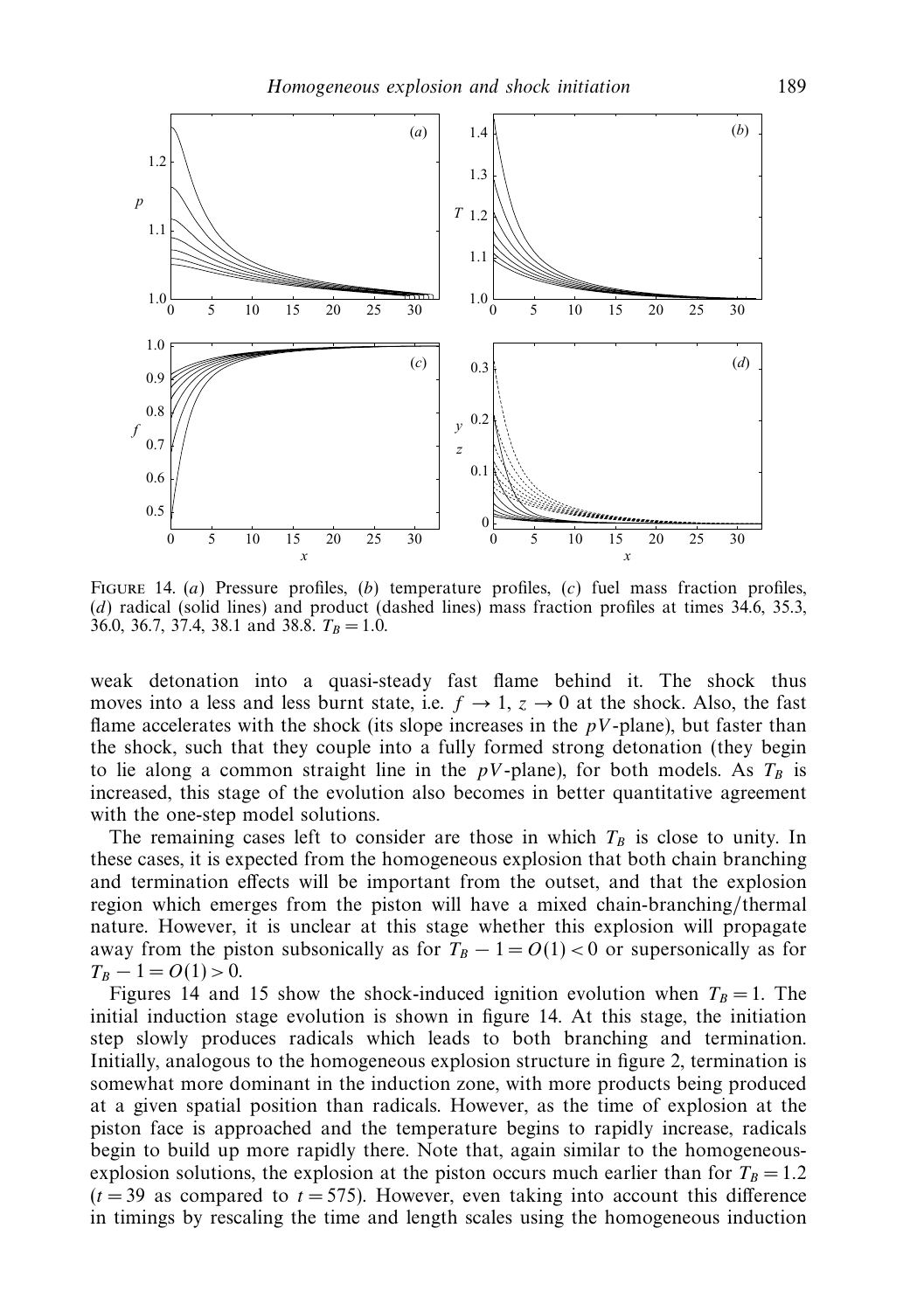times in both cases (e.g. as was done in figure 5b), a number of differences in the induction stage solutions prior to the explosion at the piston are apparent when comparing figure 14 with figure 11 for  $T_B = 1.2$ ,

These differences are due to the fact that a significant amount of radicals is produced in the induction stage for  $T_B = 1.0$  (as compared to almost none in the  $T_B = 1.2$  case) and hence less heat is produced by the competing termination step for a given amount of consumption of the fuel, i.e. the induction stage is less thermal for  $T_B = 1.0$ . First, this results in the pressures and temperatures at the piston being lower for  $T_B = 1.0$  when f has reached a given value there. Secondly, again analogous to the differences in the homogeneous-explosion solution structures, this results in the temperature gradient behind the shock being much smaller for  $T_B = 1.0$ , and also in a smaller increase in the leading shock strength by the time of explosion at the piston. Indeed, for a given value of  $f$  at the piston, the fuel fraction profiles for  $T_B = 1.0$  are initially much more weakly decreasing as one moves back from the shock than for  $T_B = 1.2$ , but in both cases f then decreases rapidly in a region close to the piston face as the explosion time there is approached. Finally, although in both cases the gas-dynamical evolution delays the explosion at the piston compared to the homogeneous explosion induction time, the delay is smaller for  $T_B = 1.0$  ( $f = 0.5$ ) at the piston occurs at a time 12% later than the homogeneous explosion time for  $T_B = 1.0$ , compared to a time 22% later for  $T_B = 1.2$ ).

Figure 15 shows the emergence of the reaction wave and the subsequent evolution. The pV-diagrams (figure 15g) show that, as for larger  $T_B$  values and the one-step model, the lead part of the reaction wave initially propagates at infinite speed, since the slope is vertical at the first time shown (Clarke & Nikiforakis 1999). This compressive part of the reaction wave is therefore a weak detonation, and it rapidly decelerates since its slope decreases in the  $pV$ -plane. The  $pf$ -diagrams in figure 15(e) show that as for the  $T_B = 1.2$  case, this weak detonation part of the wave occurs within the explosion region, since the pressure maximum initially occurs only once  $f$  is close to zero. However, now there is a significant amount of chain branching within the weak detonation. The radical peak seen in figure  $15(d)$  occurs ahead of the pressure maximum, and this peak also increases with time as the temperatures reached within the explosion region increase. There is thus a significant termination region after the explosion region, in which the radicals are converted into products and heat. This can be more clearly seen in the pz-diagrams (figure 15f). For  $T_B = 1.0$  the pressure maximum initially occurs at around  $z = 0.5$ , i.e. when the composition is significantly further from being all products than for  $T_B = 1.2$ . The pf- and pV-diagrams hence show that now only a small part of the complete exothermic reaction zone consists of the weak detonation region, with the majority occurring in the unsteady combustion region and a following quasi-steady fast-flame part. The pressure maximum moves forward as the compressive region ahead of it steepens, until a secondary shock forms at about  $x = 9$ , at a point inside the reaction zone where  $z \approx 0.17$ . Hence the secondary shock forms much further towards the front of the reaction wave than for  $T_B = 1.2$ or in the one-step model solution.

Another difference between the  $T_B = 1.0$  results and those for higher values is that for  $T_B = 1.2$  and the one-step model, the weak detonation propagates through an unsteady induction zone region. This unsteady induction zone is represented by the regions of positive slope which occur just after the leading shock in the  $pV$ -diagrams of figure 12(g) and in figure 5 of Sharpe & Short (2004). For  $T_B = 1.0$ , however, the unsteady induction region is much diminished. Indeed, in figure  $15(g)$ , the weak detonation begins virtually at the post-shock state. Thus in this case, the weak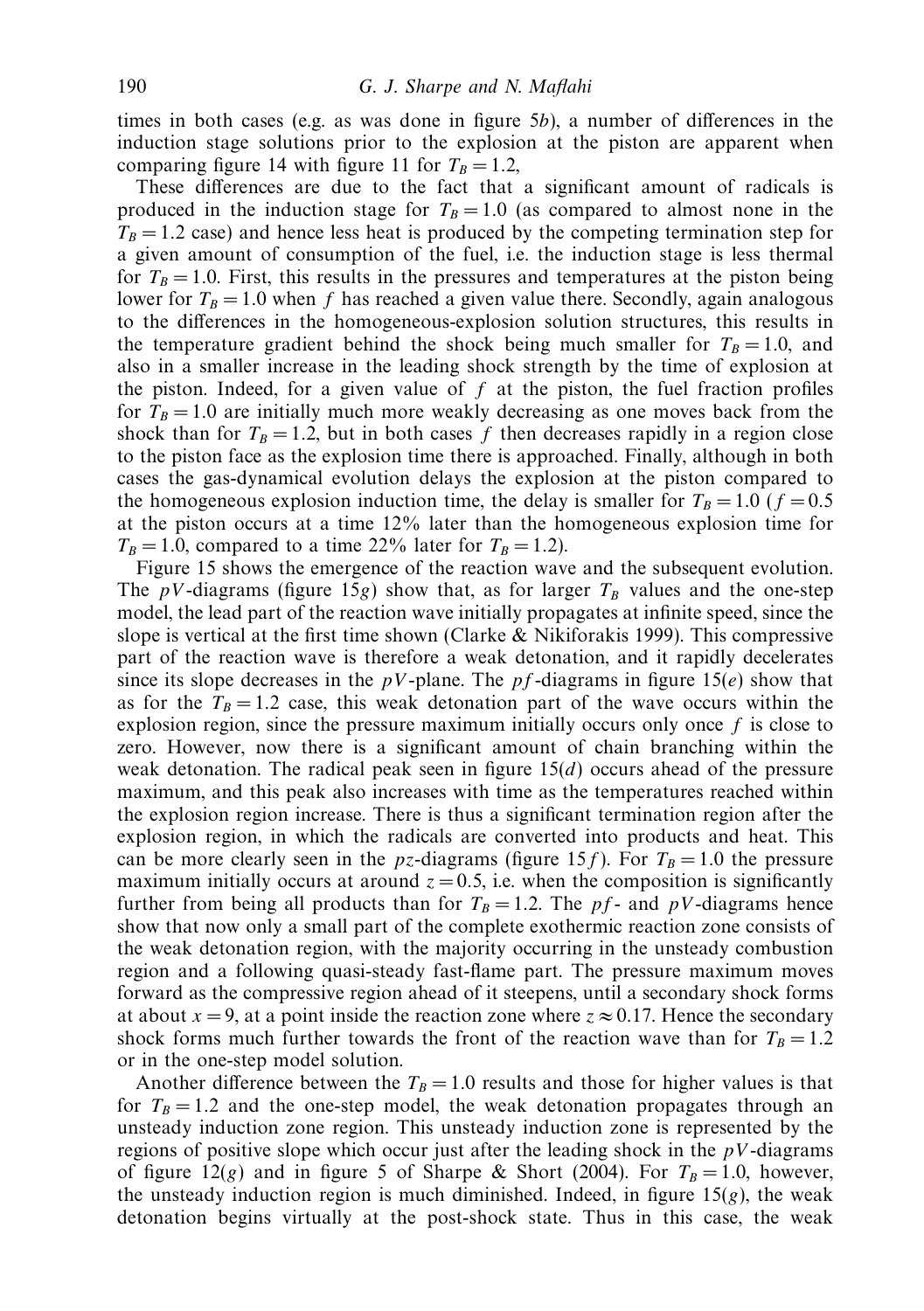

FIGURE 15. (a) Pressure profiles, (b) temperature profiles, (c) fuel mass fraction profiles, (d) radical (solid lines) and product (dashed lines) mass fraction profiles (all profiles shown in a post-leading-shock region), (e) pf-diagrams, (f) pz-diagrams and (g) pV-diagrams, at times 40.2, 40.9, 41.6, 42.3, 43.0, 43.7.  $T_B = 1.0$ .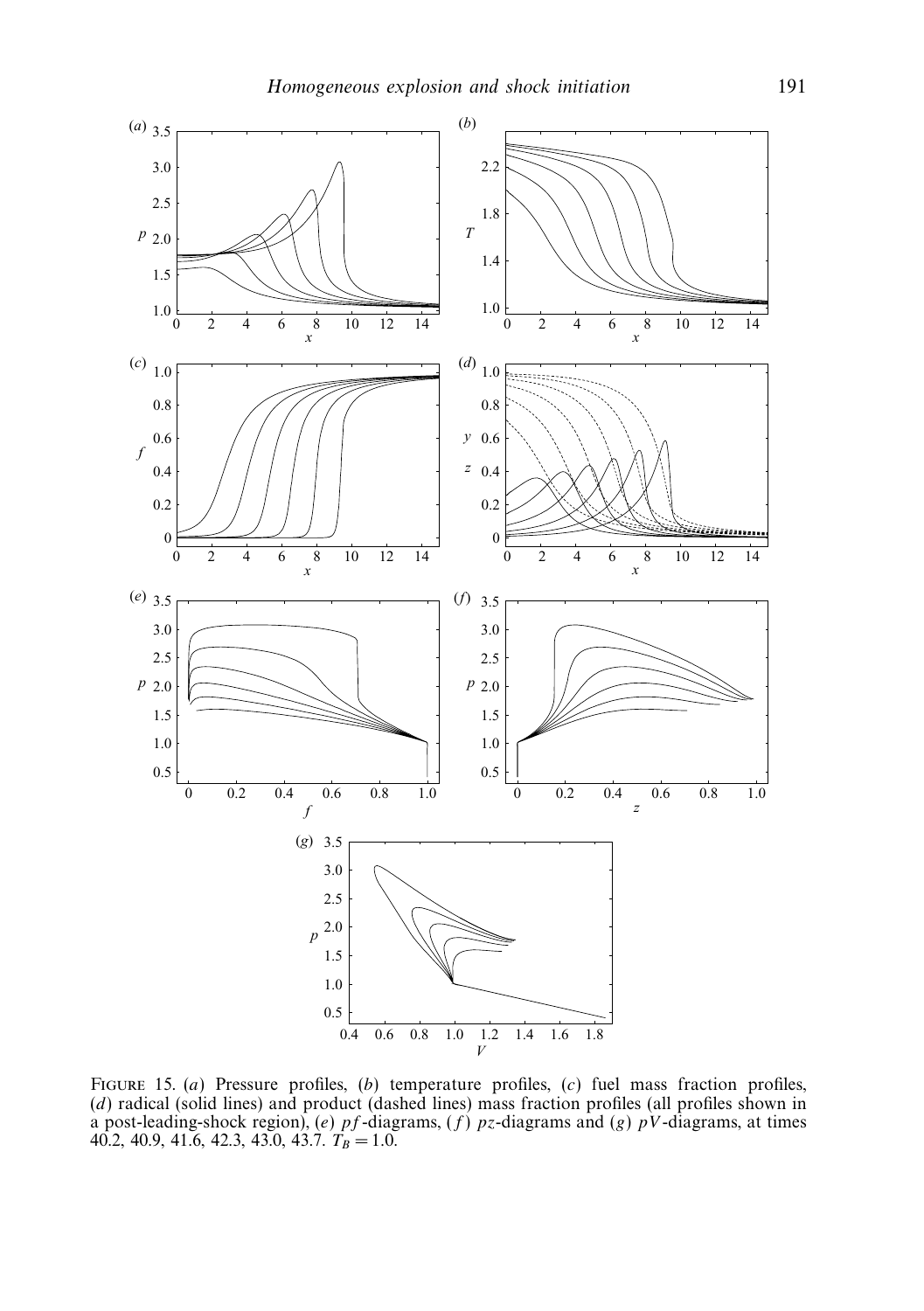detonation propagates through a much more uniform region than in the larger  $T_B$  cases. This is due to the much weaker evolution of the temperature/pressure gradients behind the shock in the induction stage of the evolution for  $T_B = 1.0$ .

The  $T_B = 1.0$  evolution, with the smaller weak detonation part of the reaction zone and the secondary shock forming nearer the front of the reaction wave, is in fact reminiscent of one-step solutions when a lower value of  $\epsilon$  is used (Sharpe & Short 2004). However, there is a major difference, in that the reaction wave evolution occurs much further behind the leading shock for the  $T_B = 1.0$  case than for the less temperature sensitive one-step model solutions. The result is that, once the secondary shock forms in the three-step model, it strengthens sufficiently to reach a fully developed strong detonation before it collides with the leading shock, while in the lower  $\epsilon$  one-step results, the secondary shock forms quite near the leading shock, and does not have time to strengthen significantly before the shocks collide (cf. the  $\epsilon = 1/10$  case in figure 7 of Sharpe & Short 2004).

#### 5. Conclusions

Both spatially homogeneous explosion and initiation of reactive materials by a shock wave have been investigated using a standard three-step chain-branching chemistry model. For homogeneous explosions, it was shown that the three-step model can be effectively described by the widely used simpler (reduced) one-step and two-step models, provided the ratio of the chain-branching cross-over temperature to the initial temperature,  $T_B$ , is within certain regimes. The two-step model, which assumes a purely chain-branching explosion region, is valid provided  $T_B$  is sufficiently below unity, while the purely thermal one-step model can effectively describe the threestep homogeneous explosion solutions provided  $T_B$  is sufficiently greater than unity. When  $T_B$  is close to unity, all the reaction steps in the three-step model are important, and hence the solutions cannot be described by a reduced model. Furthermore, in the relevant regimes, it was shown how the parameters of the reduced one-step or twostep models are related to those of the three-step model in order to obtain a match of the homogeneous explosion structures. This parameter identification helps to reveal the crucial role of the cross-over temperature in chain-branching chemistry, in that not only does the reaction structure change dramatically as  $T_B$  is varied around unity, but also the effective activation energy changes from that of the chain-branching step to that of the initiation step as  $T_B$  is increased through unity. Hence the temperature sensitivity of the reaction also changes dramatically.

In the shock initiation scenario, for an initial shock temperature sufficiently above the branching cross-over temperature, the three-step model results are in qualitative agreement with those of the two-step model. For example, the chain-branching explosion region is found to propagate away from the piston subsonically, so that disturbances from the exothermic termination region propagate ahead of the explosion into the induction zone. Also in agreement with the two-step model predictions, a secondary shock only forms if  $T_B$  is sufficiently large, otherwise the exothermic region couples directly with the leading shock. However, unlike the homogeneous-explosion scenario, the three-step solutions are not in quantitative agreement with those of the two-step model. The two-step model underpredicts the value of  $T_B$  at which secondary shock formation first occurs, and also the spatial position where the secondary shock forms in the solution, if it does occur. These differences are due to the invalidity of the assumption in the two-step model that the explosion region occurs instantaneously and is purely chain-branching in character. Furthermore, the long thermally neutral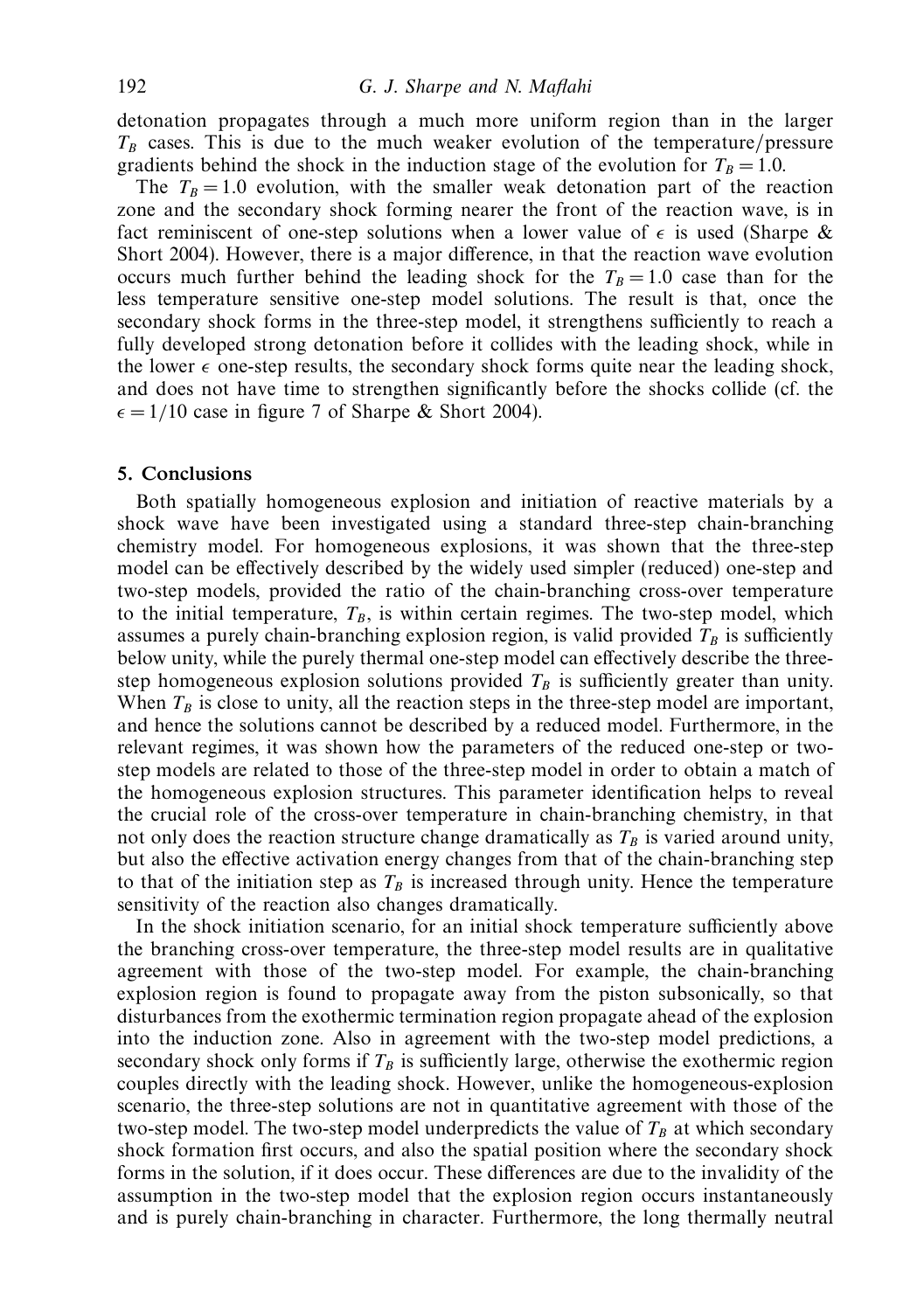induction zone regimes considered in previous studies using the two-step model are found to be unachievable in the context of the three-step model.

For an initial shock temperature sufficiently below the chain-branching cross-over temperature, as predicted by the homogeneous explosion study, it is found that the one-step reaction model effectively captures the way the heat release couples with the gas-dynamics in the three-step model. In particular, in agreement with the previous one-step model studies, the evolution begins with a thermal induction stage, subsequent to which a supersonic but decelerating reaction wave emerges. The length and time scales over which the evolution occurs decreases with  $T_B$ , but even for  $T_B$ only moderately above unity, the evolutionary mechanisms are found to be described well by the one-step model, in terms of the composition of the reaction wave as weak detonation, unsteady combustion, and fast-flame parts.

For initial shock temperatures closer to the branching cross-over temperature, both chain-branching and thermal effects, and the competition between them, are important from the outset. As  $T_B$  is increased to unity from below, the speed at which the explosion region emerges from the piston face changes from subsonic to supersonic. For  $T_B$  equal to or just above unity it was found that the reaction wave emerges with an initially infinite speed but rapidly decelerates, as in the one-step model, and hence the wave begins as a weak detonation. However, new behaviour is observed for the three-step model, in that a significant amount of chain branching occurs within the weak detonation part of the reaction wave. As  $T_B$  is decreased towards unity, the portion of the reaction wave which consists of the weak detonation part shrinks, and the secondary shock forms closer to the front of the wave. This dependence on  $T_B$  is somewhat like the effect of decreasing the activation energy in the one-step model.

G. J. S. was in receipt of an EPSRC Advanced Fellowship during the course of this work, and N. M. was funded through an EPSRC Doctoral Training Account. The authors are also grateful to John Billingham and Matei Radulescu for useful discussions, and to Mantis Numerics Ltd for the provision of the numerical code, Cobra, used to perform the simulations in this paper.

#### REFERENCES

- BLYTHE, P. A. & CRIGHTON, D. G. 1989 Shock-generated ignition: the induction zone. *Proc. R. Soc.* Lond. A 426, 189–209.
- BLYTHE, P. A., KAPILA, A. K. & SHORT, M. 2005 Homogeneous ignition for a three-step chainbranching reaction model. J. Engng Maths (submitted).
- Clarke, J. F. & Nikiforakis, N. N. 1999 Remarks on diffusionless combustion. Phil. Trans. R. Soc. Lond. A 357, 3605–3620.
- DOLD, J. W. & KAPILA, A. K. 1991 Comparison between shock initiations of detonation using thermally-sensitive and chain-branching chemical models. Combust. Flame 85, 185–194.
- Gustavsen, S. A., Sheffield, S. A., Alcon, R. R. & Hill, L. G. 2002 Shock initiation of new and aged PBX 9501. Los Alamos National Laboratory Rep. LA-UR-02-3651.
- JACKSON, T. L. & KAPILA, A. K. 1985 Shock induced thermal runaway. SIAM J. Appl. Maths 45, 130–137.

Kapila, A. K. 1983 Asymptotic Treatment of Chemically Reacting Systems. Pitman, Boston.

- KAPILA, A. K. & DOLD, J. W. 1989 A theoretical picture of shock-to-detonation transition in a homogeneous explosive. In 9th Intl Symp. on Detonation, pp. 219–227. Office of Naval Research Arlington.
- Maflahi, N. 2004 Theory of explosions and detonations for a three-step chain-branching chemistry model. MPhil(Sci,Qual) thesis, University of Birmingham, Birmingham, UK.